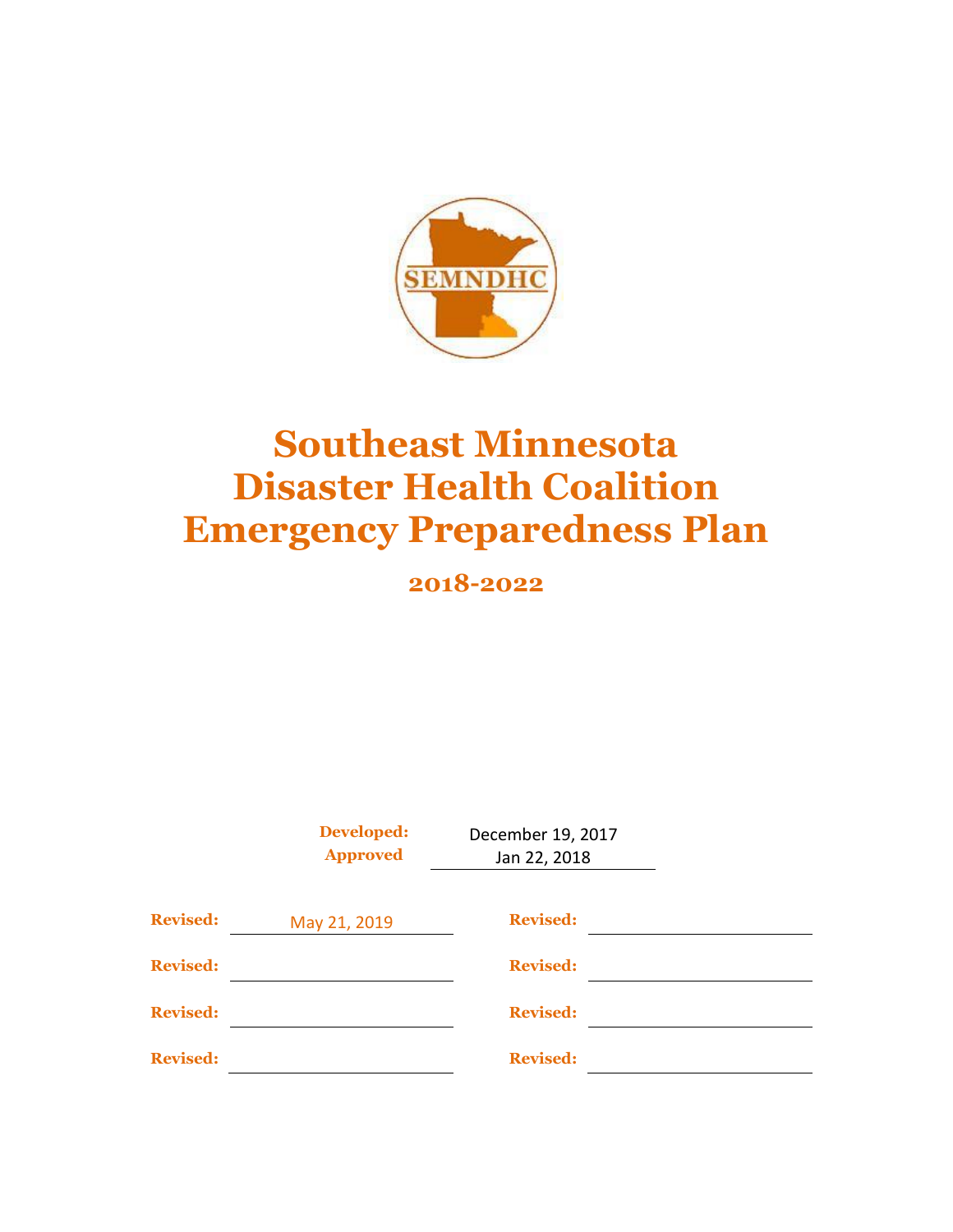# **Table of Contents**

| <b>Appendix B: SEMN Disaster Health Coalition Partners 11</b> |
|---------------------------------------------------------------|
| Appendix C: Minnesota Health Coalitions Regional Map 17       |
| <b>Appendix D: SEMN Disaster Health Coalition Map 18</b>      |
|                                                               |
|                                                               |
| <b>Appendix G: Contextualized Risk Scenarios Summary  21</b>  |
|                                                               |
|                                                               |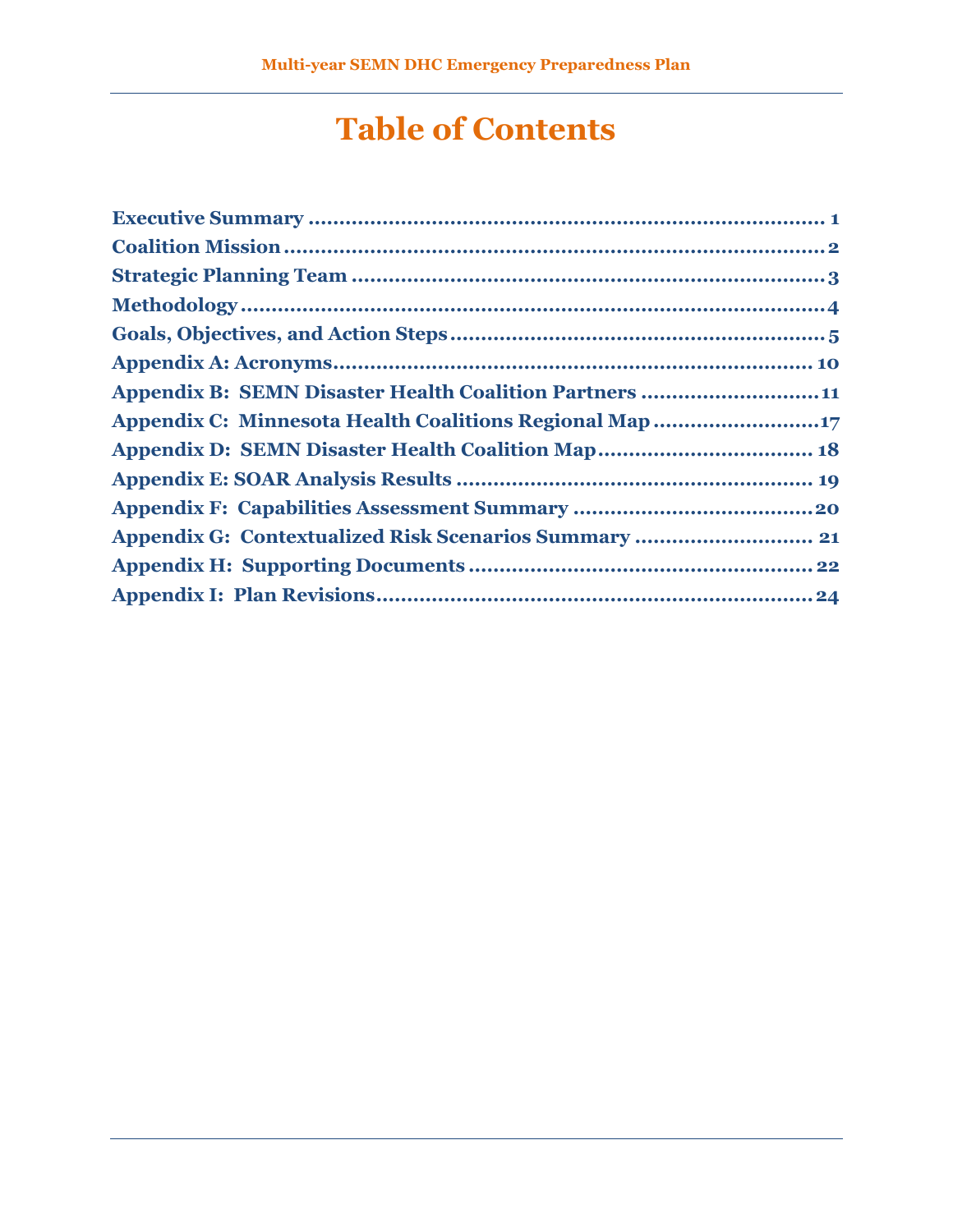## **Executive Summary**

<span id="page-2-0"></span>The SEMN DHC Emergency Preparedness Plan provides direction for enhancing the region's capability and capacity to prepare, protect, respond to, recover from, and mitigate any number of hazards faced by the region.

The plan identifies collective aspirations of what the Southeast Minnesota Disaster Health Coalition ("Coalition") aspires to achieve over the period of January 2018 through June 2022. It is designed to guide Coalition partners by providing the Coalition's goals, objectives, and action steps in one document that can be used to track success. While striving to attain each and every performance objective, the Coalition is determined to provide partners with meaningful value. The pages that follow present our refreshed set of goals, objectives, action steps and initiatives. It starts by offering the Coalition's mission statement, a key component that communicates our guiding principles.

This strategic plan summarizes the outcomes found while participating in strategic planning sessions with the strategic planning committee during the fall of 2017. In recent years, significant steps have been taken to improve prevention, protection, mitigation, response, and recovery; however, the Coalition recognizes improvement can always be made. This plan will help guide the work that has yet to be completed. It will provide guidance to local, regional, and state organizations, and includes steps which can be taken to improve the region's resources, response, and planning. The Coalition will continue to monitor progress through the different survey data results compiled each year.

Finally, the SEMN DHC Emergency Preparedness Plan will serve as the foundation of future efforts within the region and provide the guidance necessary to prioritize the most essential actions. As priorities and essential actions evolve, so too will this plan be amended over time and as threats and vulnerabilities change.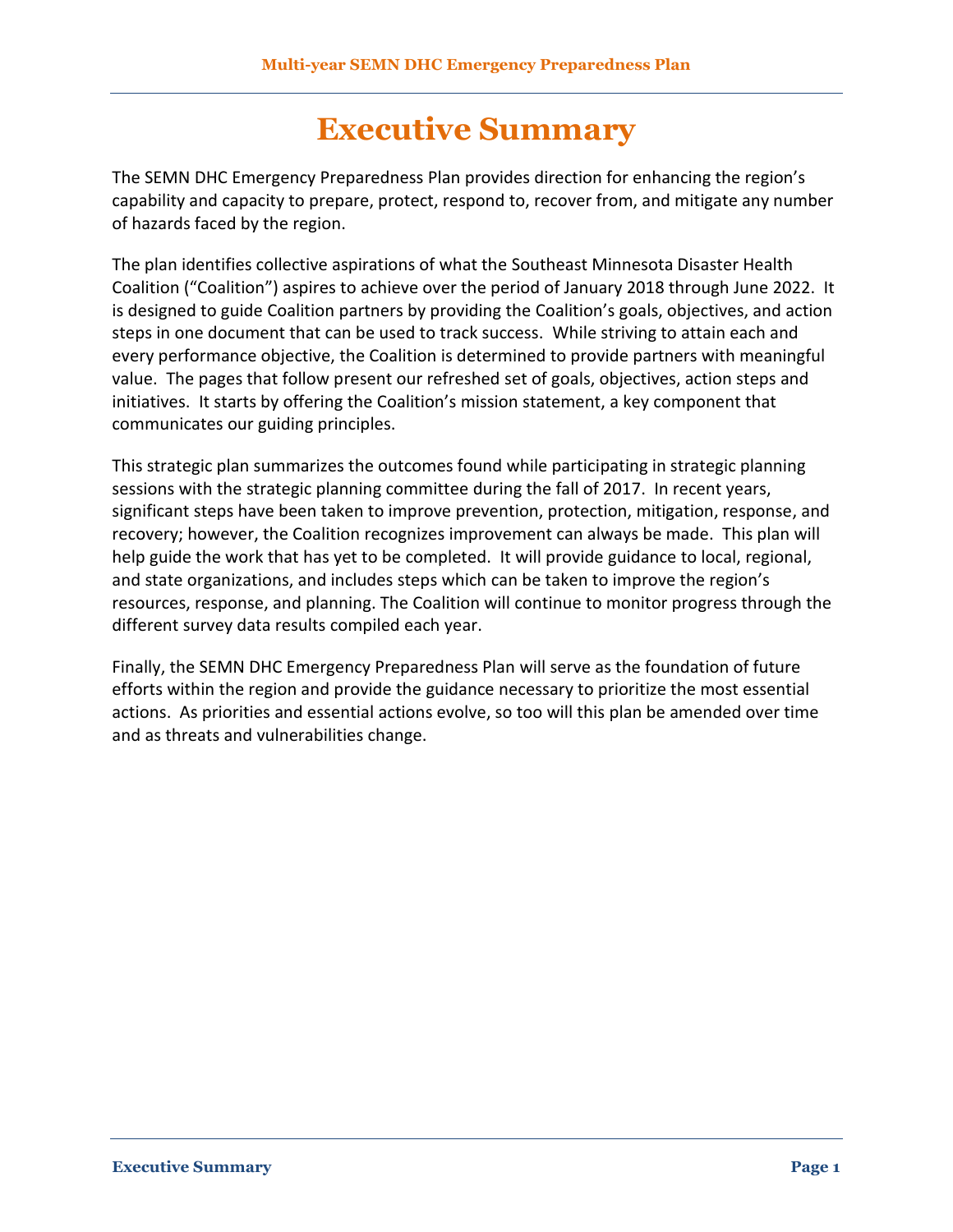## **Coalition Mission**

<span id="page-3-0"></span>Build healthcare system resilience and capacity in Southeastern Minnesota to better ensure seamless delivery of care during disasters by providing resources and a communication platform for planning, response, and recovery activities.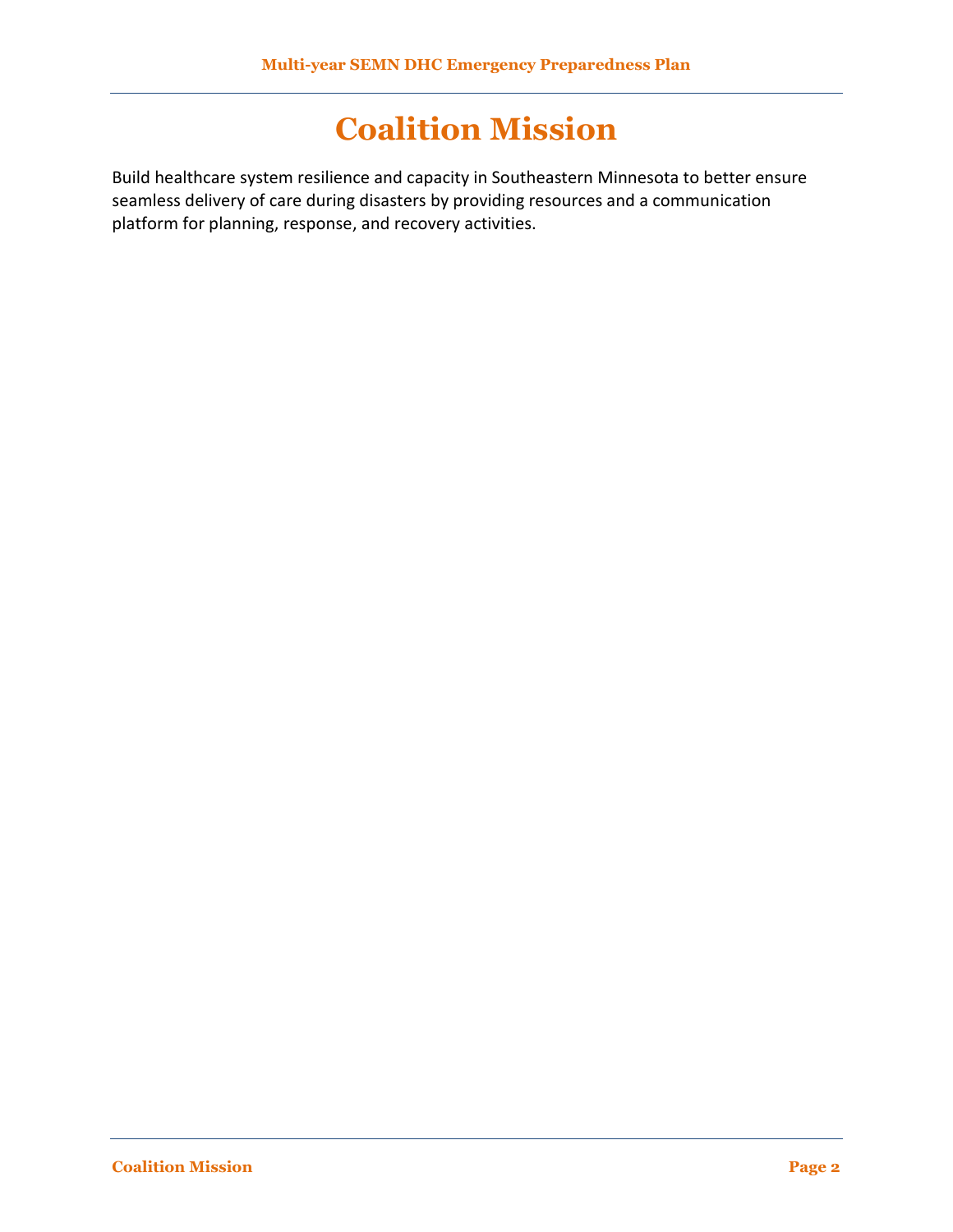# **Strategic Planning Team**

<span id="page-4-0"></span>We would like to thank the following colleagues and partnering organizations who participated in and contributed to the development of this document as members of the SEMN DHC Strategic Planning Team. Annual review of this plan will involve the current members of the SEMN DHC Advisory Committee listed in Appendix B.

| <b>Name</b>             | <b>Organization</b>                           |
|-------------------------|-----------------------------------------------|
| Amanda Woodward         | Mayo Clinic Health System                     |
| Amy Roggenbuck          | <b>Steele County Public Health</b>            |
| <b>Brad Niebuhr</b>     | Mayo Clinic Health System                     |
| <b>Brenda Tomlinson</b> | Wabasha County Emergency Management           |
| <b>Byron Callies</b>    | Mayo Clinic                                   |
| Carol Immermann         | Mayo Clinic (Level 1 Trauma Center)           |
| Dave Kohs               | Elgin Ambulance                               |
| Diane Richter Biwer     | Goodhue County Emergency Management           |
| Don Hauge               | Southeast EMS                                 |
| Eric Weller             | South Central Health Coalition                |
| Geri Maki               | Minnesota Department of Health                |
| <b>Glenn Mattson</b>    | Mayo Clinic Health System                     |
| <b>Holly Jacobs</b>     | <b>EMS Regulatory Board</b>                   |
| Jay Johnson             | Mayo Clinic                                   |
| Jennifer Rho, MD        | Community Health Systems, Inc.                |
| Jo Witt                 | Mayo Clinic                                   |
| Julie Vettleson         | <b>Tealwood Senior Living Mabel</b>           |
| Katie Mortenson         | Mayo Clinic                                   |
| Ken Jones               | City of Rochester Emergency Management        |
| Kyla Berg               | Samaritan Bethany                             |
| Mike Peterson           | <b>MN HSEM</b>                                |
| Pritish Tosh, MD        | Mayo Clinic                                   |
| <b>Rich Hall</b>        | <b>Freeborn County Emergency Management</b>   |
| <b>Scott Reiten</b>     | <b>CEMA</b>                                   |
| <b>Tammy Fiedler</b>    | Wabasha County Public Health                  |
| Terri Elsbernd          | Mayo Clinic (Level 1 Pediatric Trauma Center) |
| <b>Tom Beniak</b>       | Mayo Clinic AmbulanceMayo Clinic Ambulance    |
| Tom Graham              | <b>Olmsted Medical Center</b>                 |
| <b>Tres Brooke</b>      | <b>CEMA</b>                                   |

*Table 1. Initial Strategic Planning Team*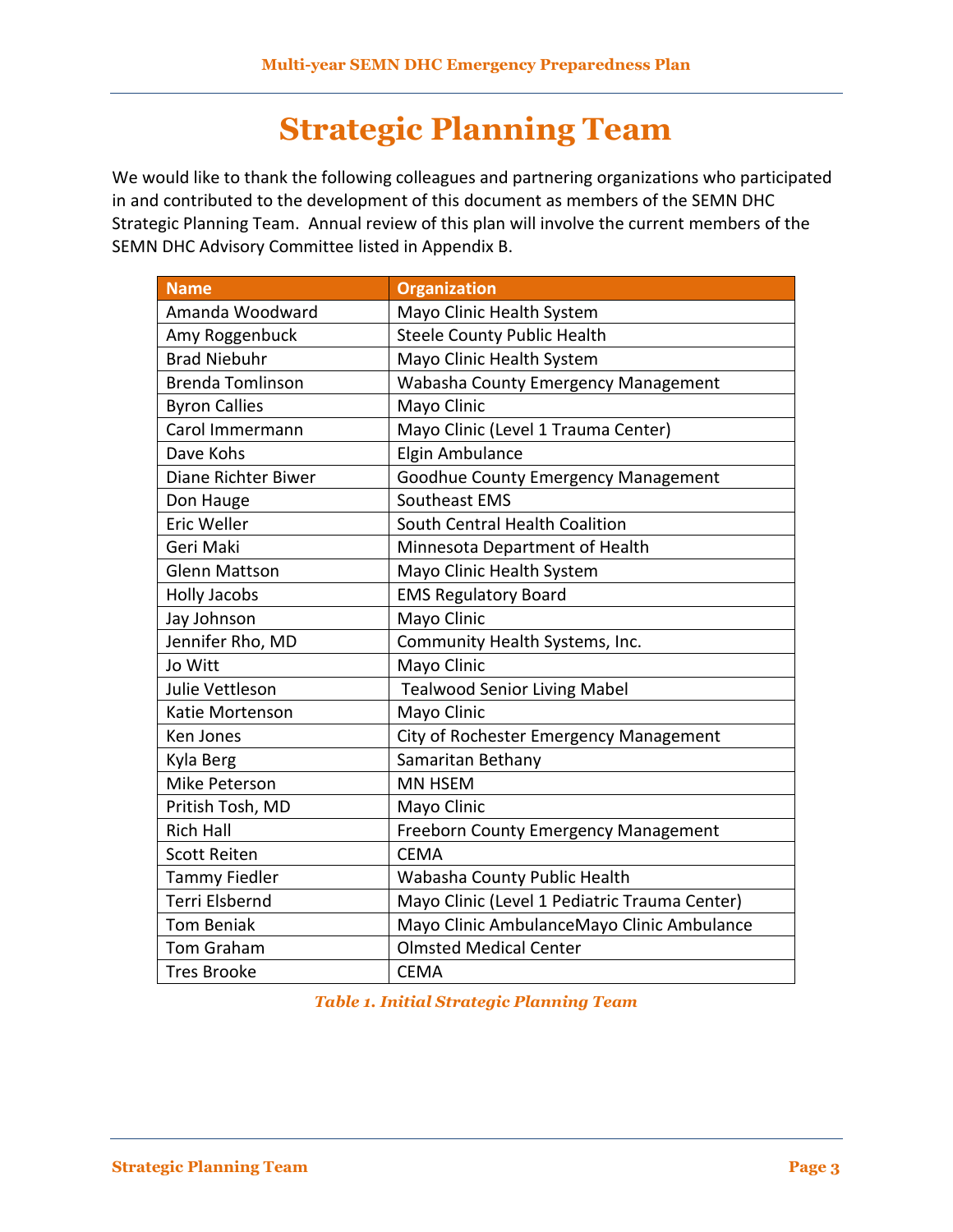# **Methodology**

<span id="page-5-0"></span>The SEMN DHC Emergency Preparedness Plan has been developed based on a variety of inputs that serve as the foundation and basis for the coalition's strategic plan. Throughout the process of developing this plan, content of the plan was targeted to respond to multiple key questions, as follows:

- **1.** What threats and hazards are of highest priority to the region?
- **2.** What would the expected potential impact of disasters resulting from such threats and hazards look like, in this region?
- **3.** What are the capabilities that the region must possess in order to effectively respond to and recover from such disasters?

These questions compelled the coalition to revisit historical data and develop updated planning documents including but not limited to a SEMN DHC Risk Profile, Capabilities Assessment, Hazards & Threats Context, and Synchronized Capabilities.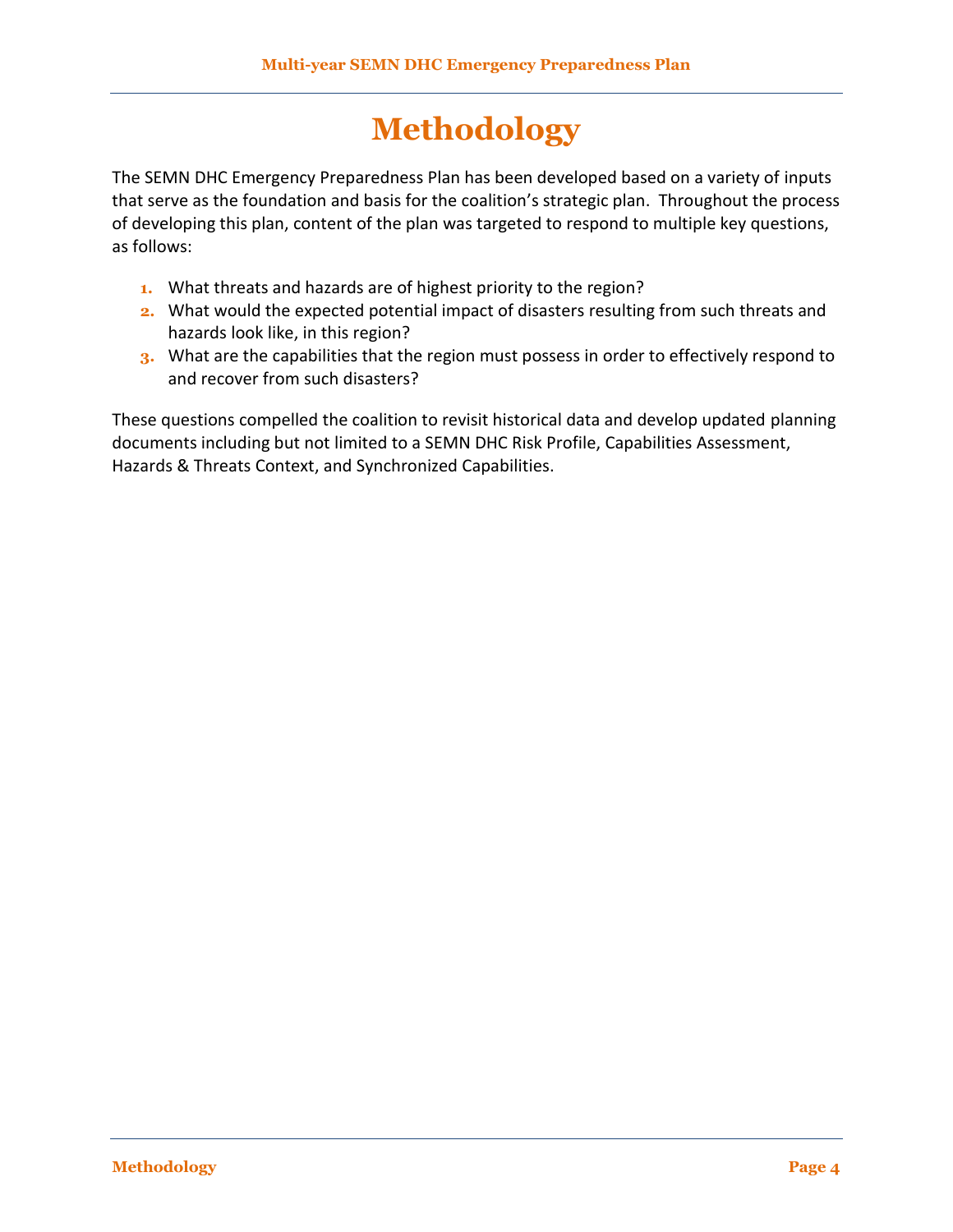## <span id="page-6-0"></span>**Goals, Objectives, and Action Steps**

### *Disaster Planning*

**Goal #1** SEMN DHC will provide the resources (guidelines, templates, etc.) that encourage the development of preparedness plans by coalition partners.

#### **Objectives**

- **1.1.** The Regional Preparedness/Strategic Plan is developed and updated.
- **1.2.** The Regional Operations Plan is developed and updated.
- **1.3.** Regional Guidelines, including considerations for access/functional needs, are developed and updated.
- **1.4.** Regional assets and systems are integrated within facility- and community-level plans.
- **1.5.** Processes to monitor and remediate chemical hazards during incidents are developed and updated.
- **1.6.** Processes to monitor and remediate radiological hazards during incidents are developed and updated.
- **1.7.** Recovery strategies are integrated within facility and community level plans.
- **1.8.** Support agreements (e.g., MOU/MAA, compacts) are developed and updated.
- **1.9.** Sharing of plans and guidance regarding communications disruption to facilitate coordination of coalition.
- **1.10.** Monitor and report regulations and accreditation standards.

#### **Action Steps**

| <b>Action Step</b> |                                                                                                             | <i>Owners</i> | Target   |
|--------------------|-------------------------------------------------------------------------------------------------------------|---------------|----------|
|                    | Incorporate regulatory and accreditation<br>standards into the Coalition's operational<br>planning process. | all partners  | annually |
|                    | Plans and processes are developed, updated,                                                                 |               |          |

and shared to address the following:

| <b>Plans &amp; Processes</b> |         |                                           | <i><b>Owners</b></i> | <b>Target</b>                   |  |
|------------------------------|---------|-------------------------------------------|----------------------|---------------------------------|--|
|                              | $\circ$ | <b>Mass Prophylaxis</b>                   | <b>LPH</b>           | once per 5-yr<br>planning cycle |  |
|                              |         | <b>HCID</b>                               | hospitals            | once per 5-yr<br>planning cycle |  |
|                              |         | <b>Category A Waste Management</b>        | hospitals            | once per 5-yr<br>planning cycle |  |
|                              |         | <b>Infection Prevention &amp; Control</b> | Hospitals, LTC       | once per 5-yr<br>planning cycle |  |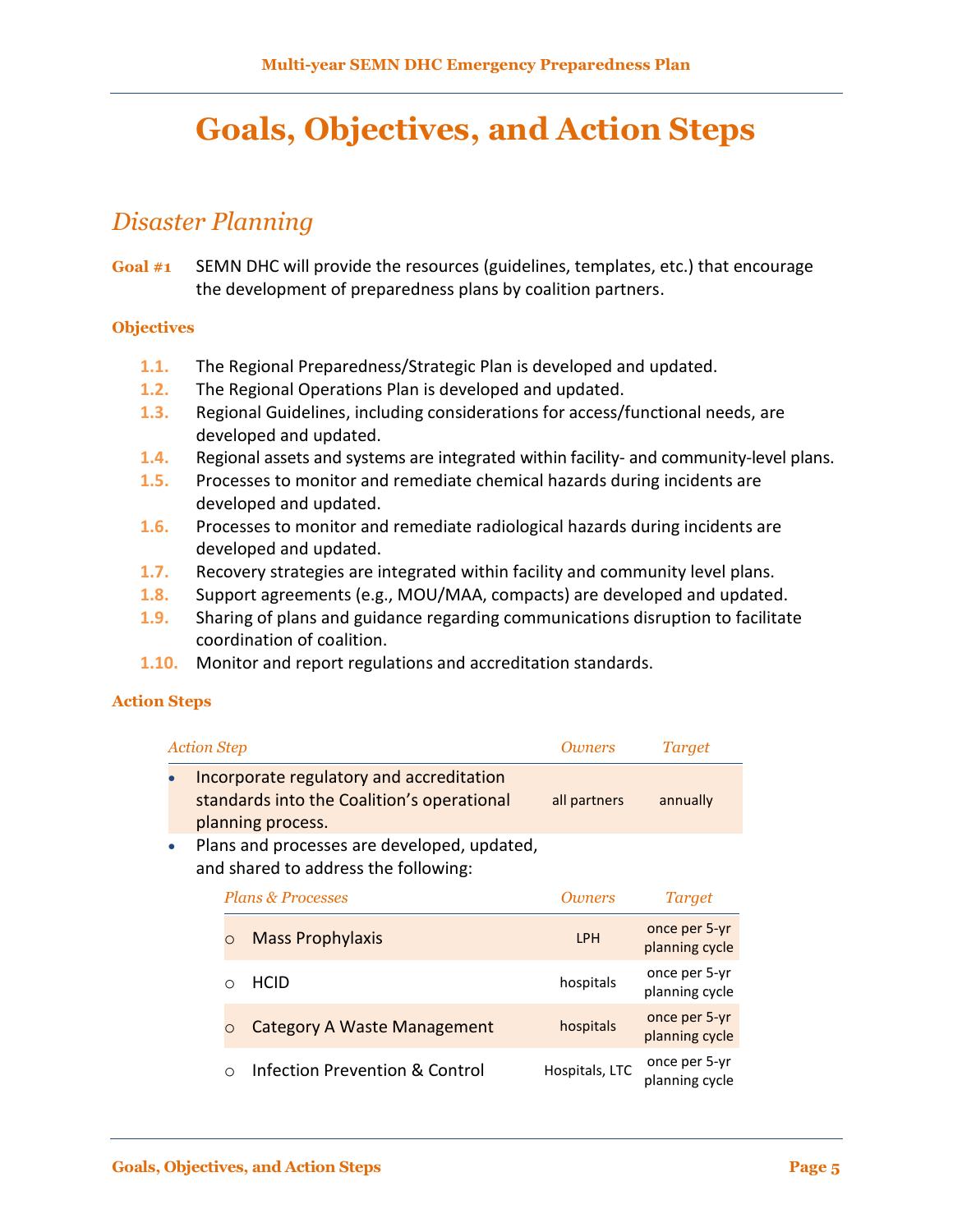#### **Multi-year SEMN DHC Emergency Preparedness Plan**

| $\circ$ | Epidemiology                                                                            | <b>Hospitals</b>                      | once per 5-yr<br>planning cycle |
|---------|-----------------------------------------------------------------------------------------|---------------------------------------|---------------------------------|
| $\circ$ | <b>Social Distancing</b>                                                                | LPH                                   | once per 5-yr<br>planning cycle |
| $\circ$ | Decontamination                                                                         | hospitals, EM                         | once per 5-yr<br>planning cycle |
| O       | Regional JIS/JIC                                                                        | all partners                          | once per 5-yr<br>planning cycle |
| $\circ$ | <b>Availability of Medical Staffing</b>                                                 | hospitals, LTC<br>LPH, VOAD           | once per 5-yr<br>planning cycle |
| $\circ$ | <b>Fatality Management</b>                                                              | EM, ME,<br>hospitals                  | once per 5-yr<br>planning cycle |
| $\circ$ | <b>Mass Care</b>                                                                        | EM, VOAD                              | once per 5-yr<br>planning cycle |
| $\circ$ | Community/Family Support<br><b>Resources</b>                                            | EM, ME,<br>hospitals                  | once per 5-yr<br>planning cycle |
| $\circ$ | <b>MCI</b>                                                                              | SMRTAC, EM,<br><b>EMS, hospitals</b>  | once per 5-yr<br>planning cycle |
| $\circ$ | Facility-level Evacuation and Shelter-in-<br>Place (integrated with regional processes) | hospitals,<br>clinics, LTC            | once per 5-yr<br>planning cycle |
| $\circ$ | <b>Regional Processes to Support Facility-</b><br>level Evacuation and Shelter-in-Place | AC                                    | ongoing                         |
| O       | COOP/BIA/BCP/Recovery Planning                                                          | all partners                          | once per 5-yr<br>planning cycle |
| $\circ$ | Communications                                                                          | all partners                          | annually                        |
| $\circ$ | Regional Emergency Preparedness Plan                                                    | AC                                    | annually                        |
| $\circ$ | <b>H-MACC Operating Guidelines</b>                                                      | <b>AC</b>                             | annually                        |
| $\circ$ | <b>Regional Guidelines and Templates</b>                                                | AC                                    | <b>TBD</b>                      |
| $\circ$ | <b>Mutual Aid Agreements/Compacts</b>                                                   | <b>LTC</b><br>hospitals<br><b>EMS</b> | 2018-2019<br>2020<br>annually   |

## *Response Teams and Resources*

**Goal 2** SEMN DHC will maintain and create disaster teams, structures, and needed resources.

### **Objectives**

**2.1.** Coalition organizations' 24/7 contacts are identified, and their contact information is updated by June of each year.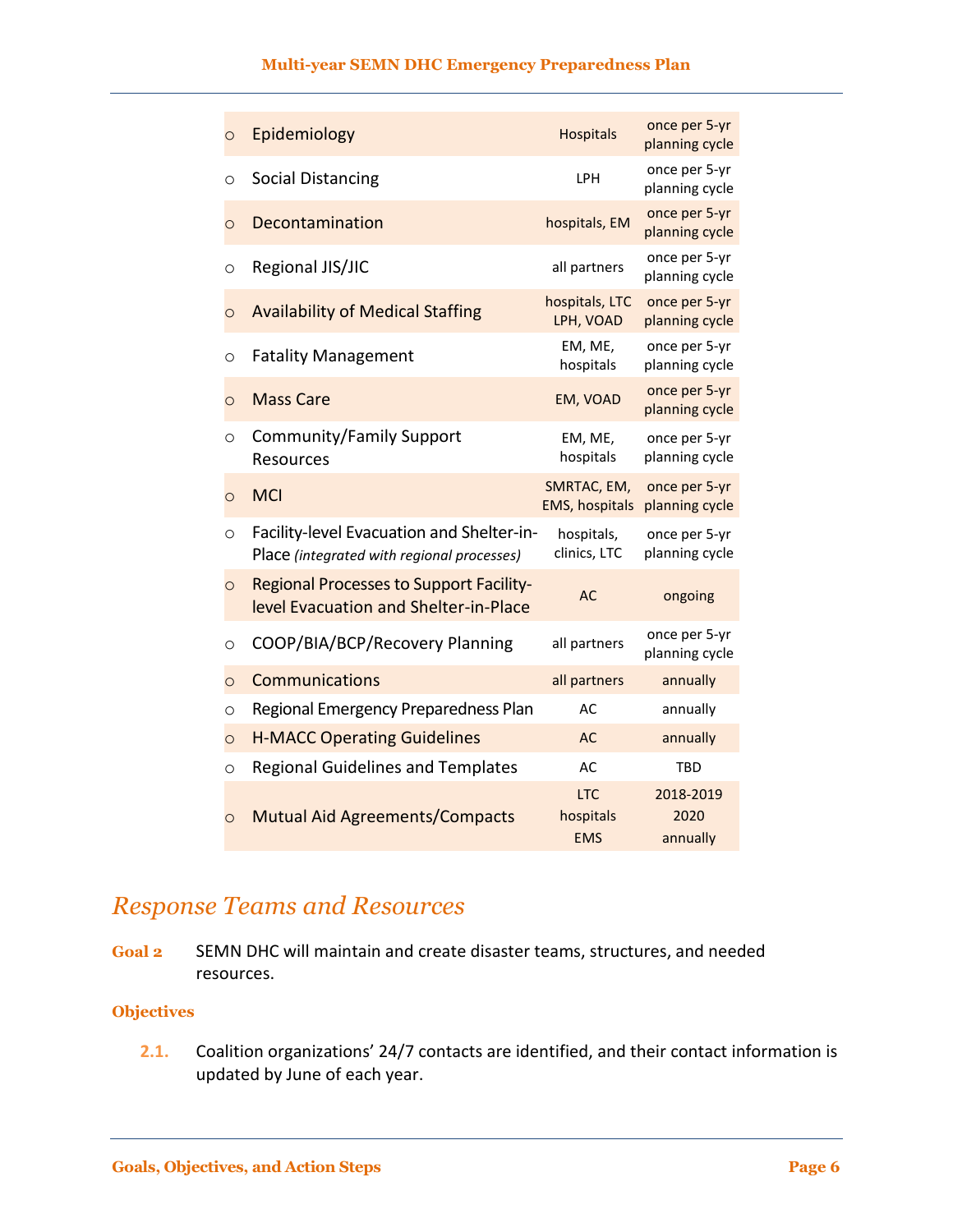- **2.2.** Redundant and interoperable information sharing platforms are available and reviewed for any needed improvements.
- **2.3.** Human resources, facilities, and materiel to support response and recovery are identified.
- **2.4.** Medical countermeasures, PPE, and resources are available and maintained.
- **2.5.** Resources to support responder well-being are available and maintained.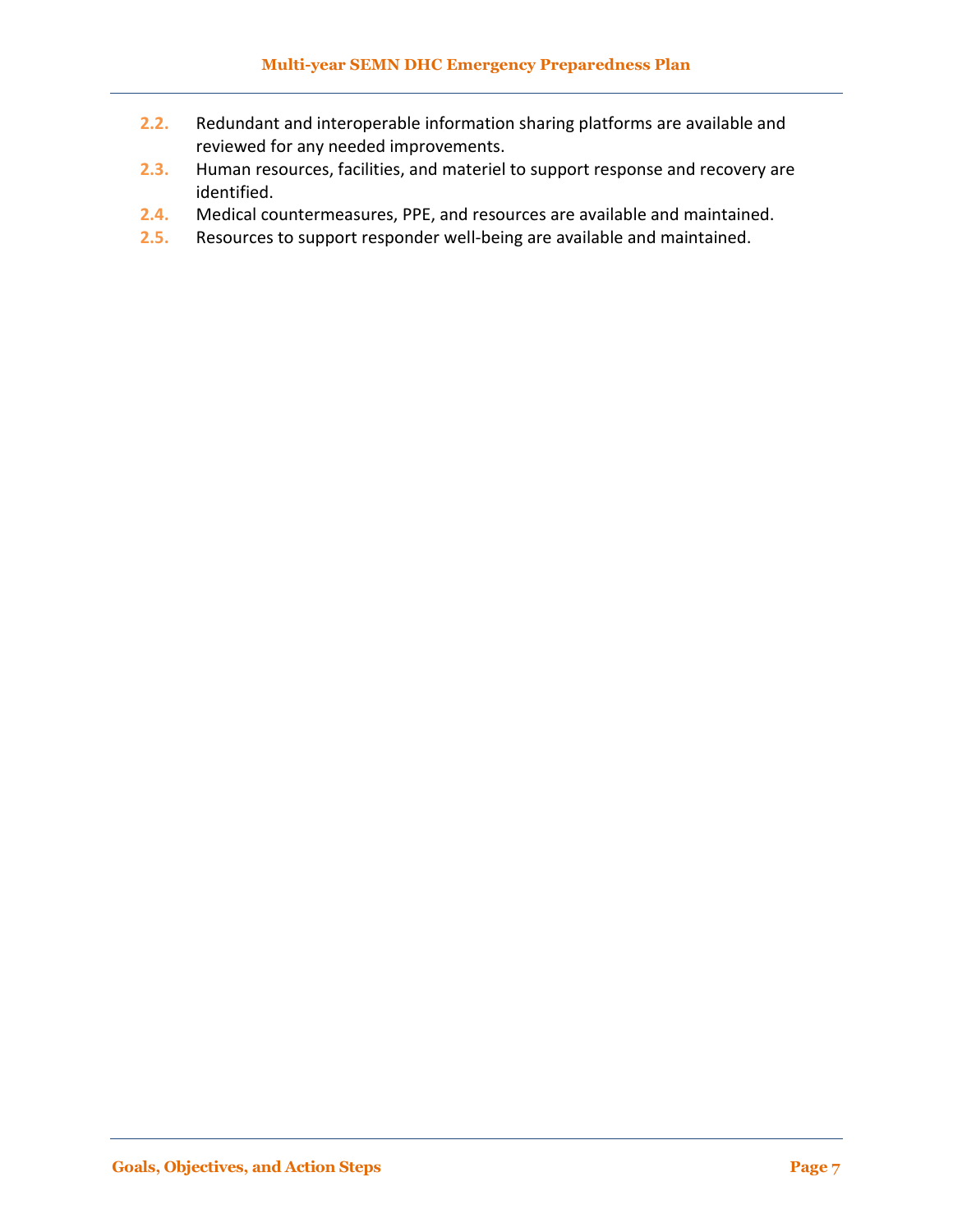#### **Action Steps**

| <b>Action Step</b>                                                                                                            | Oumers                      | <b>Target</b>        |
|-------------------------------------------------------------------------------------------------------------------------------|-----------------------------|----------------------|
| Incorporate additional partners into coalition<br>activities from among CMS' list of 17 types of<br>providers and suppliers.  | AC                          | ongoing              |
| Coalition organizations' 24/7 contacts are identified,<br>۰<br>and their contact information is updated.                      | AC<br>local entities        | ongoing<br>ongoing   |
| Redundant and interoperable information sharing<br>platforms are available and reviewed for any<br>needed improvements.       | <b>AC</b><br>local entities | annually<br>annually |
| Resource lists of medical countermeasures, PPE,<br>and other resources are available and maintained.                          | AC<br>local entities        | annually<br>annually |
| Resource lists of isolation devices, vaccine/med<br>caches, and other preventative resources are<br>available and maintained. | <b>AC</b><br>local entities | annually<br>annually |
| Resource lists of personnel, facilities, and materiel<br>$\bullet$<br>to support response and recovery are identified.        | AC<br>local entities        | annually<br>annually |
| Resource lists of materiel to support responder<br>well-being are available and maintained.                                   | <b>AC</b><br>local entities | annually<br>annually |

### *Regional Training*

**Goal 3** SEMN DHC will continue training to further develop and maintain key knowledge and skills in preparedness.

### **Objectives**

**3.1** Identify and/or provide training opportunities to support regional healthcare preparedness.

### **Action Steps**

- SEMN DHC surveys partnering organizations annually to identify training needs. *Owners:* AC. *Target:* annually.
- The SEMN DHC Multiyear Training and Exercise Plan (MYTEP) is updated. *Owners:* AC. *Target:* 2020.
- SEMN DHC facilitates access to training resources and events based on the needs identified in its annual survey efforts and the MYTEP. *Owners:* AC. *Target:* ongoing.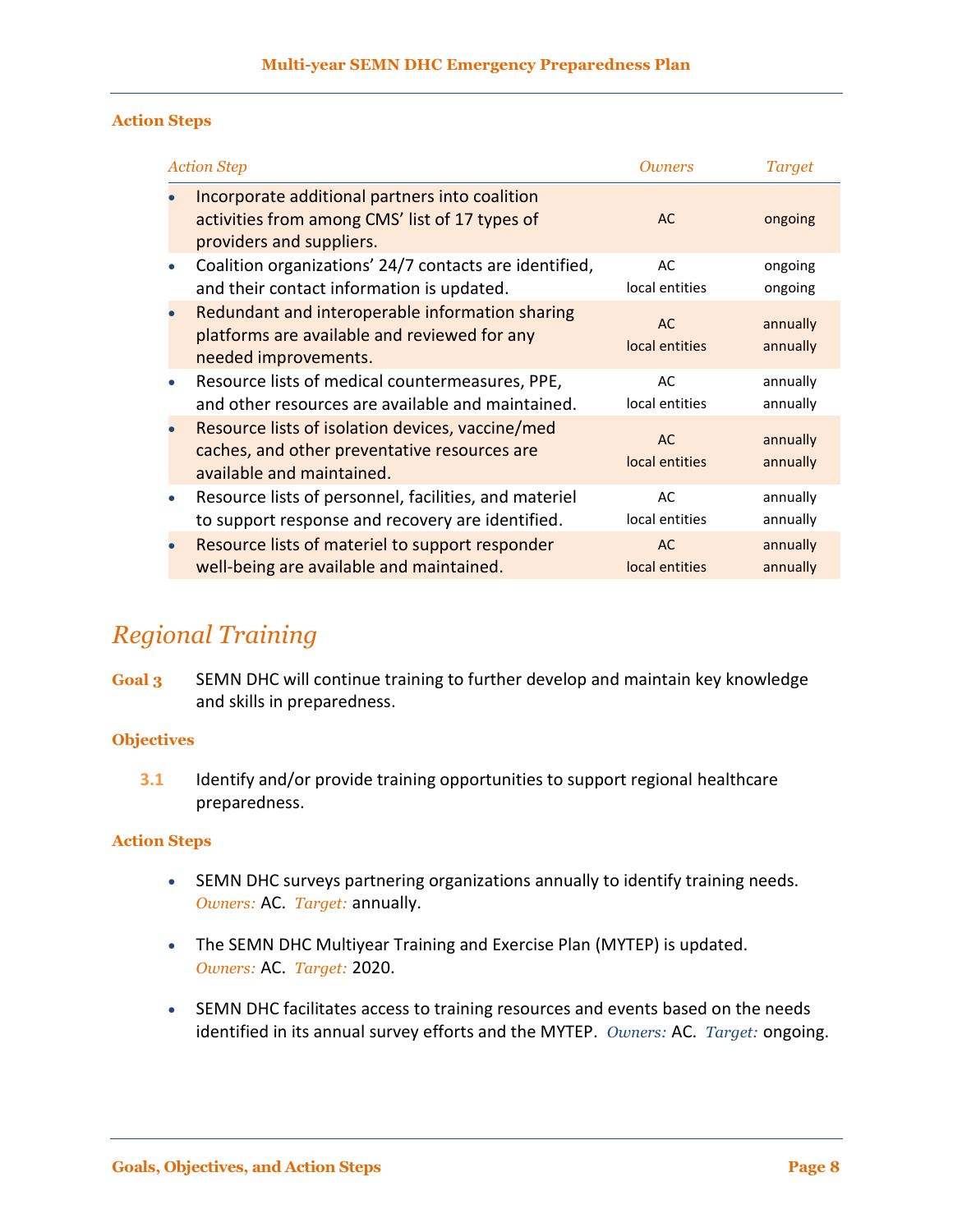### *Regional Exercises*

**Goal 4** SEMN DHC will conduct exercises to validate strengths and identify areas of improvement.

### **Objectives**

- **4.1** Identify and/or provide exercise opportunities to support regional healthcare preparedness.
- **4.2** Progress on Improvement Plans from exercises is tracked/reviewed.

#### **Action Steps**

- SEMN DHC surveys partnering organizations annually to identify exercise needs. *Owners:* AC. *Target:* annually.
- The SEMN DHC Multiyear Training and Exercise Plan (MYTEP) is updated. *Owners:* AC. *Target:* 2020.
- SEMN DHC facilitates participation in exercise events based on the needs identified in its annual survey efforts and the MYTEP. *Owners:* AC. *Target:* ongoing.
- A coalition surge test is conducted. *Owners:* AC. *Target:* annually.
- An H-MACC communications drill is conducted. *Owners:* AC. *Target:* monthly.

### *Risks and Capabilities*

**Goal 5:** SEMN DHC will evaluate risks and capabilities, and update plans to address emergency preparedness needs throughout the region.

#### **Objectives:**

- **5.1** Regional Risk Assessments are conducted and/or reviewed.
- **5.2** Regional Capability Assessments are conducted and/or reviewed.

#### **Action Steps:**

- Regional Risk Assessments are conducted and/or reviewed annually. *Owners:* AC. *Target:* annually.
- Regional Capability Assessments are conducted and/or reviewed annually. *Owners:* AC. *Target:* annually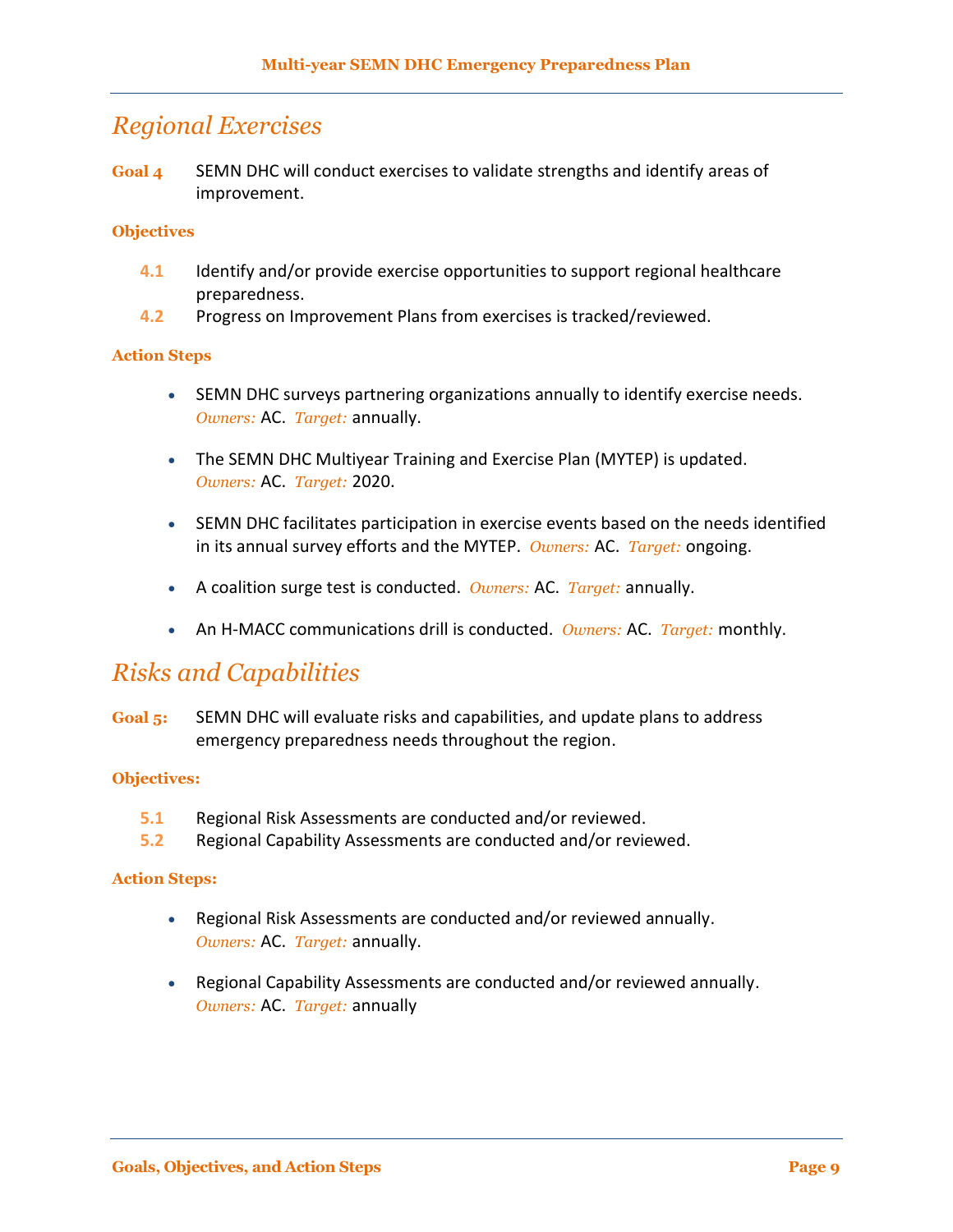# **Appendix A: Acronyms**

<span id="page-11-0"></span>

| AC            | <b>Advisory Committee</b>                             |
|---------------|-------------------------------------------------------|
| <b>BCP</b>    | <b>Business Continuity Planning</b>                   |
| <b>BIA</b>    | <b>Business Impact Analysis</b>                       |
| <b>COOP</b>   | <b>Continuity of Operations</b>                       |
| <b>DHC</b>    | <b>Disaster Health Coalition</b>                      |
| EM            | <b>Emergency Management</b>                           |
| <b>EMS</b>    | <b>Emergency Medical Services</b>                     |
| <b>HCID</b>   | High Consequence Infectious Disease                   |
| <b>H-MACC</b> | Health Multi-Agency Coordination Center               |
| JIC           | Joint Information Center                              |
| JIS           | Joint Information System                              |
| <b>LPH</b>    | Local Public Health                                   |
| <b>LTC</b>    | Long-Term Care                                        |
| <b>MAA</b>    | <b>Mutual Aid Agreement</b>                           |
| <b>MCI</b>    | <b>Mass-Casualty Incident</b>                         |
| ME            | <b>Medical Examiner</b>                               |
| <b>MOU</b>    | Memorandum of Understanding                           |
| <b>MYTEP</b>  | Multiyear Training and Exercise Plan                  |
| <b>PPE</b>    | Personal Protective Equipment                         |
| <b>RHPC</b>   | Regional Healthcare Preparedness Coordinator          |
| <b>SEMN</b>   | Southeast Minnesota                                   |
| <b>SMRTAC</b> | Southern Minnesota Regional Trauma Advisory Committee |
| <b>SOAR</b>   | Strengths, Opportunities, Aspirations, and Results    |
| <b>TBD</b>    | To Be Determined                                      |
| <b>VOAD</b>   | <b>Voluntary Organizations Active in Disaster</b>     |
|               |                                                       |

*Table 2. Acronyms*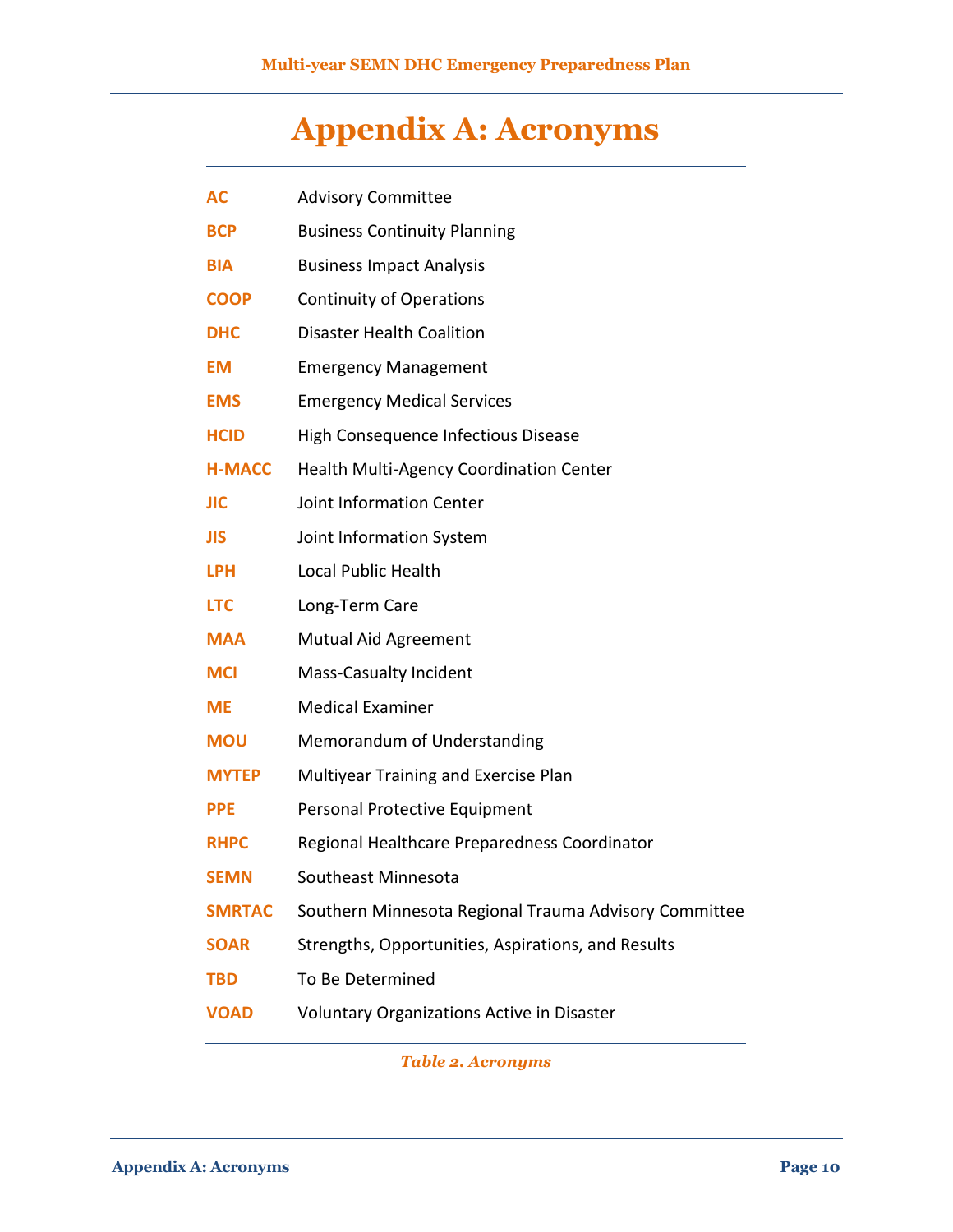## <span id="page-12-0"></span>**Appendix B: SEMN Disaster Health Coalition Partners**

Coalition partners as of May 2019. For the most up to date list of coalition partners, please visit our website at [https://www.semndhc.org](https://www.semndhc.org/)

| <b>Name</b>           | <b>Organization</b>                       |
|-----------------------|-------------------------------------------|
| <b>Adam Petersen</b>  | SE MN VOAD                                |
| <b>Andrew Teska</b>   | Winona Area Ambulance                     |
| <b>Brad Niebuhr</b>   | Mayo Clinic Health System                 |
| Brenda Pohlman        | <b>Fillmore County</b>                    |
| <b>Byron Callies</b>  | Mayo Clinic                               |
| <b>Chris Gilmore</b>  | <b>International Quality Homecare</b>     |
| Dave Kohs             | Elgin Ambulance                           |
| Deb Teske             | Mayo Clinic                               |
| Don Hauge             | Southeast EMS                             |
| Geri Maki             | Minnesota Department of Health            |
| <b>Glenn Mattson</b>  | Mayo Clinic Health System                 |
| <b>Holly Jacobs</b>   | <b>EMS Regulatory Board</b>               |
| Jay Johnson           | Mayo Clinic                               |
| Jennifer Rho, MD      | Community Health Systems, Inc.            |
| Jessica Erickson      | <b>Fillmore County Public Health</b>      |
| Jo Witt               | Mayo Clinic                               |
| <b>Josh Klecker</b>   | Owatonna Hospital & District One Hospital |
| Katie Mortenson       | Mayo Clinic                               |
| Kayla Brotzler        | Elgin Ambulance                           |
| Ken Jones             | City of Rochester Emergency Management    |
| Kristen Sailer        | <b>CEMA</b>                               |
| Kyla Berg             | Samaritan Bethany                         |
| Mike Peterson         | <b>MN HSEM</b>                            |
| Nicole Schmidt        | Mayo Clinic Health System                 |
| Nikki Gruis Diekmann  | Seasons Hospice                           |
| Pritish Tosh, MD      | Mayo Clinic                               |
| <b>Schyler Martin</b> | Prairie Island Indian Community           |

## *2019 SE MN DHC Advisory Committee Members:*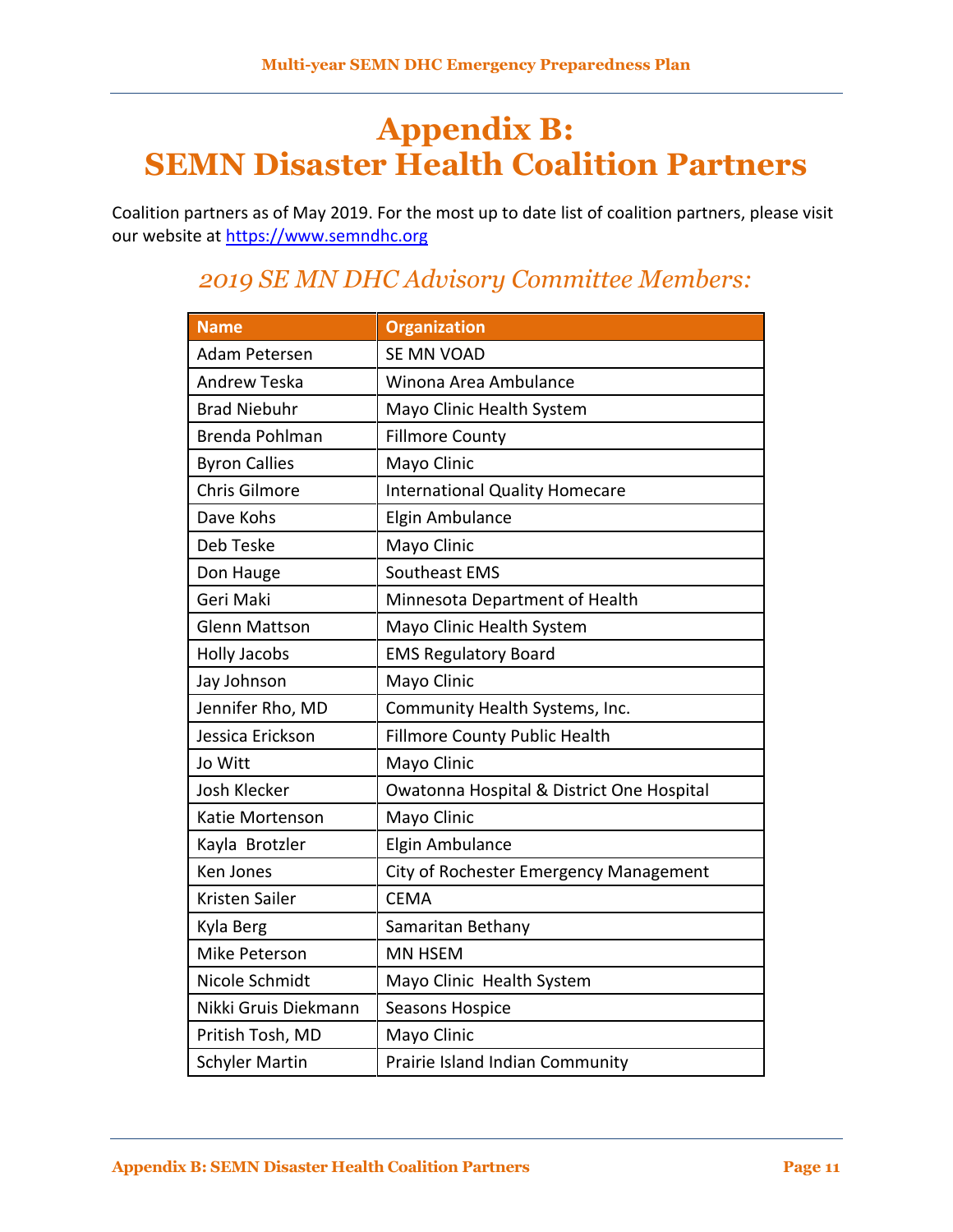| <b>Name</b>          | <b>Organization</b>             |
|----------------------|---------------------------------|
| Sue Torkelson        | <b>Adams Health Care Center</b> |
| <b>Tammy Fiedler</b> | Wabasha County Public Health    |
| Tisha Bergner        | Wabasha County Public Health    |
| Tom Graham           | <b>Olmsted Medical Center</b>   |

### *Table 3. 2019 SE MN DHC Advisory Committee Members*

### *Emergency Management*

Southeast Minnesota Homeland Security and Emergency Management Region 1 is a Coalition partner representing the following Emergency Management Agencies:

- Blue Earth County\*
- City of Rochester
- Dodge County
- Faribault County\*
- Fillmore County
- Freeborn County
- Goodhue County
	- o City of Red Wing
- Houston County
- Le Sueur County\*
- Mower County
- Nicollet County\*
- Olmsted County
- Prairie Island Indian Community
- Rice County
	- o City of Faribault
- Steele County
- Wabasha County
	- o City of Lake City
	- o City of Kellogg
- Waseca County\*
- Winona County

*\* Region 1 Joint Powers Board members located outside of the geographical boundaries of the SEMN Disaster Health Coalition*

### *Emergency Medical Services*

SE Minnesota Emergency Medical Services (EMS) agencies are Coalition partners through a Joint Powers Board organization, Southeastern Minnesota Emergency Medical Services, which includes the following agencies:

- Adams Area Ambulance Lanesboro Ambulance
- 
- Blooming Prairie Ambulance **Constanting Constanting Prairie Ambulance** \*
- Caledonia Ambulance Mabel Ambulance
- Cannon Falls Ambulance Mayo One
- 
- 
- Altura Ambulance Le Roy Area Ambulance
	-
	-
	-
- Chatfield Ambulance **No. 1998 1998 12 Chatfield Ambulance No. 1998 12 Chatter No. 1999 12 Chatter 12 Chatter 12 Chatter 20 Chatter 12 Chatter 12 Chatter 20 Chatter 20 Chatter 20 Chatter 20 Chatter 20**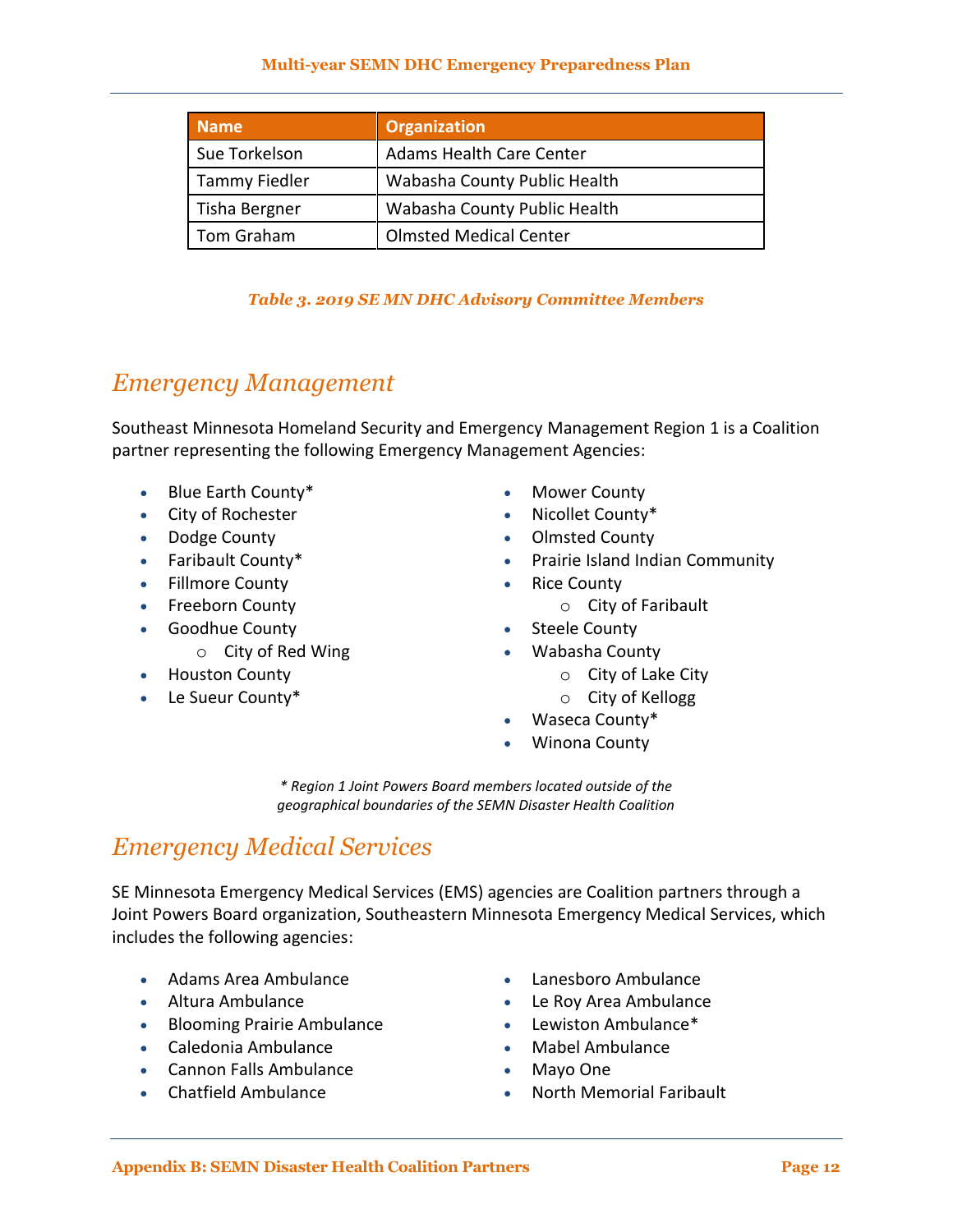- Dodge Center Ambulance **Canadian Control** Northfield Fire Rescue
- Elgin Ambulance **Calculary Contract Contract Contract Contract Contract Contract Contract Contract Contract Contract Contract Contract Contract Contract Contract Contract Contract Contract Contract Contract Contract Cont**
- 
- 
- Freeborn Fire Department & Ambulance Rushford Community Ambulance
- Mayo Clinic Ambulance Albert Lea **Samua Clinic Ambulance** Clinic Ambulance
- Mayo Clinic Ambulance Austin **Subset Conventse Convention** Spring Valley Area Ambulance
- Mayo Clinic Ambulance Owatonna St. Charles Ambulance
- Mayo Clinic Ambulance Rochester Tri-State Ambulance
- Grand Meadow Area Ambulance Wabasha Ambulance
- 
- Hayfield Community Ambulance Winona Area Ambulance
- Houston Community Ambulance 2umbrota Area Ambulance
- Lake City Ambulance
- 
- 
- Ellendale Ambulance Preston Emergency Service
	- Eyota Ambulance **Red Wing Fire Department** 
		-
		-
		-
		-
		-
		-
- Harmony Volunteer Ambulance  West Concord Fire Dept. Ambulance
	-
	-

*\* As fiscal agent for EMS agencies, Lewiston Ambulance is a direct Coalition partner signatory.*

## *Home Health Care & Hospice*

Current home health care & hospice partners include the following:

- Accra Home Health
- Albert Lea and Austin Hospice
- Hiawatha Home Care
- Heartland Hospice
- Heartland Rural Services
- International Quality Home Care
- Seasons Hospice
- Stanley Jones & Associates/Volunteers of America
- Mayo ECH Home Care
- Mayo Clinic Hospice
- Moments Hospice of Rochester
- Southeast Minnesota Hospice
- Volunteers of America Home Health of Southeastern Minnesota

### *Hospitals*

Current SEMN Disaster Health Coalition hospital partners include the following:

- District One Hospital
- Mayo Clinic Health System in Albert Lea & Austin
- Mayo Clinic Health System in Cannon Falls
- Mayo Clinic Health System in Lake City
- Mayo Clinic Health System in Red Wing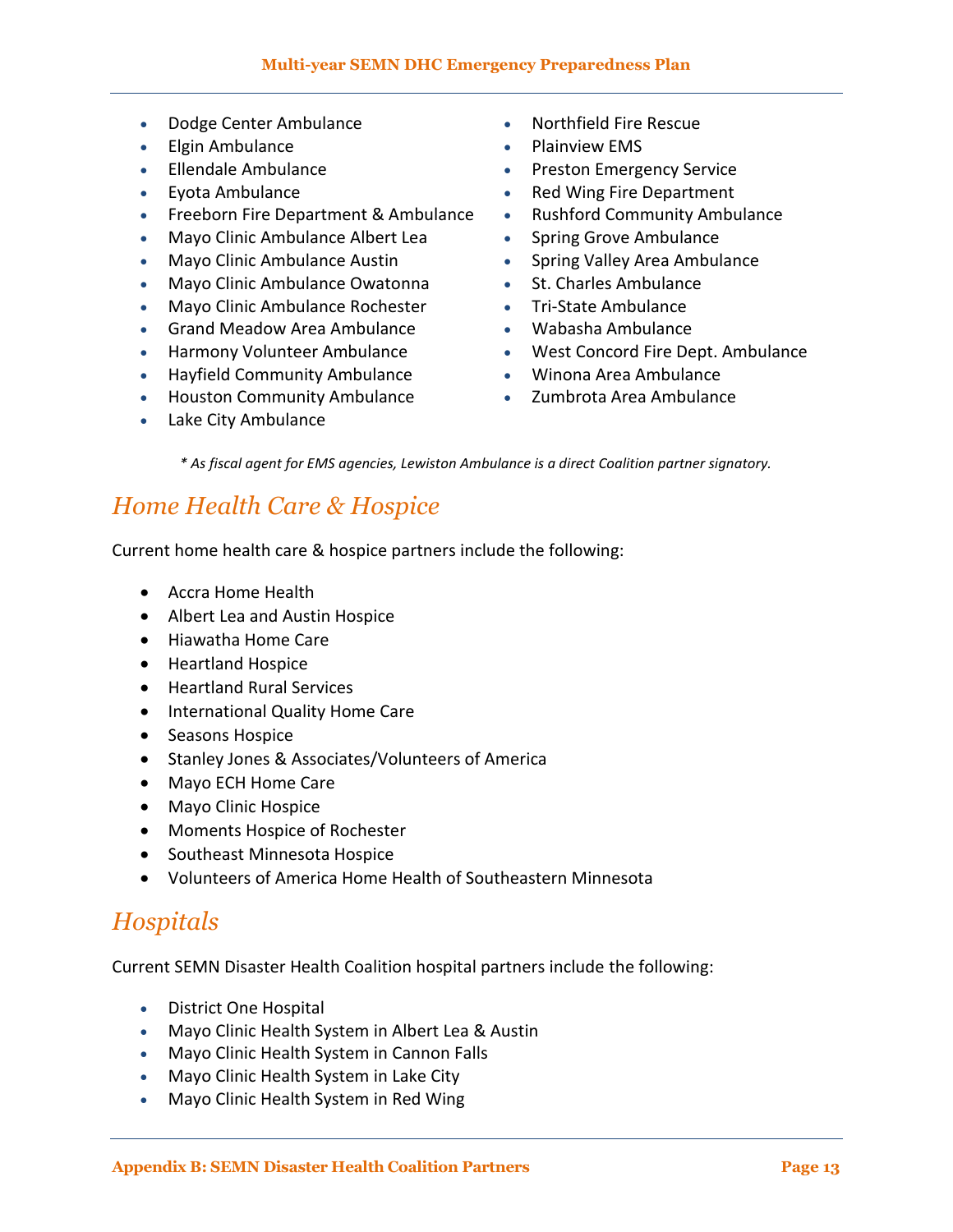- Mayo Clinic Hospital Rochester, Saint Marys Campus, Methodist Campus
- Olmsted Medical Center
- Owatonna Hospital
- Saint Elizabeth's Medical Center
- Winona Health

## *Long-Term Care Facilities*

Current Long-Term Care partners include the following:

- Accra Care
- Adams Health Care Center
- Charter House
- Chosen Valley Care Center
- Community Memorial Hospital
- Eden Brook of Rochester
- Ecumen Long Term Care
- **•** Fairview Care Center
- Field Crest Care Center
- Fountain Centers
- Good Samaritan Comforcare
- Good Samaritan Society
- Good Shepherd Lutheran Services of Rushford
- Great River Homes
- Green Lea Senior Living (Tealwood Care Centers)
- Hiawatha Homes
- Homestead at Rochester
- Kenyon Sunset Home
- La Crescent Health Services
- Lake Winona Manor- Winona Senior Services
- Laura Baker Services Association
- Madonna Towers of Rochester
- Mayo Clinic Health System
- Northfield Retirement Community
- Ostrander Care and Rehabilitation
- Pine Haven Community
- Pleasant Manor Nursing Home
- Prairie Manor
- Prairie Meadows
- Madonna Towers of Rochester Senior Living Community
- Red Wing Hospice
- REM River Bluffs
- Rochester East Health Services
- Rochester West Health Services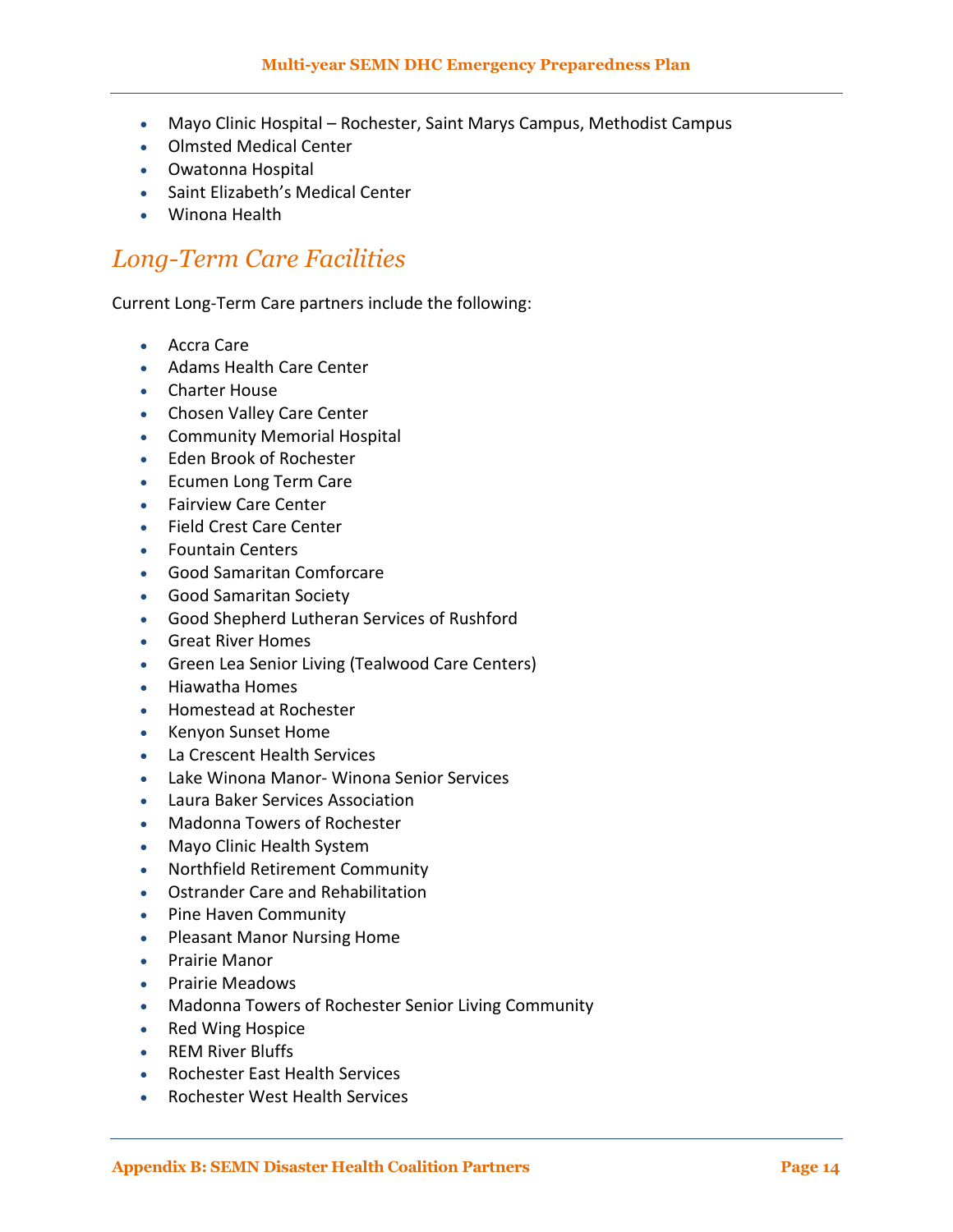- Sacred Heart Care Center
- Saint Anne of Winona
- Saint Elizabeth Health Care Center and Nursing Home
- Samaritan Bethany
- St. John's of Albert Lea
- St. Mark's Living
- Sauer Health Care
- Seasons Hospice
- St. Crispin Living Community
- Stewartville Nursing Home
- Three Links Care Center
- Tinta Wita Lodge Prairie Island Indian Community
- Valley View Healthcare and Rehabilitation
- Volunteers of America Home Health of Southeastern Minnesota
- Whitewater Health Services
- Willows & Waters Senior Living
- Zumbro Valley Health Center

### *Public Health*

The following public health departments are Coalition partners:

- Dodge County
- Fillmore County
- Freeborn County
- Goodhue County
- **•** Houston County
- Mower County
- Olmsted County
- Rice County
- Steele County
- Wabasha County
- Winona County

### *Specialty Services*

Current Coalition partners providing special services include the following:

- Community Health Service Inc.
- SMRTAC<sup>\*</sup>
- Southern Minnesota Medical Examiner's Office
- Zumbro Valley Medical Society

*\* Southern Minnesota Regional Trauma Advisory Committee (SMRTAC), which is a collaborative effort of the Southeastern and South Central EMS regions' trauma providers organized from the statewide trauma system, is a Coalition partner.*

### *VOAD*

Current Volunteer Organizations Active in Disasters (VOAD) partners includes the following: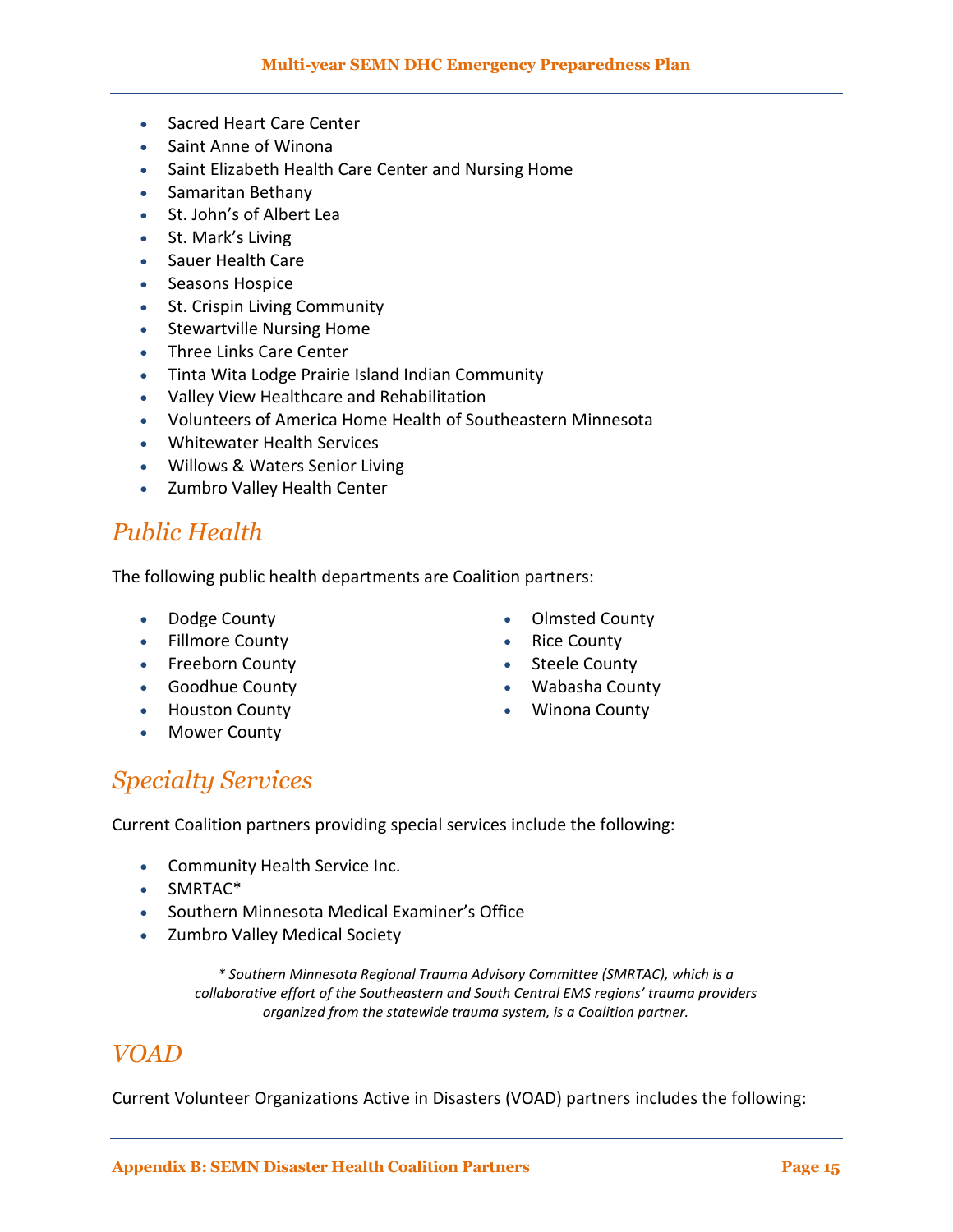Southeastern Minnesota VOAD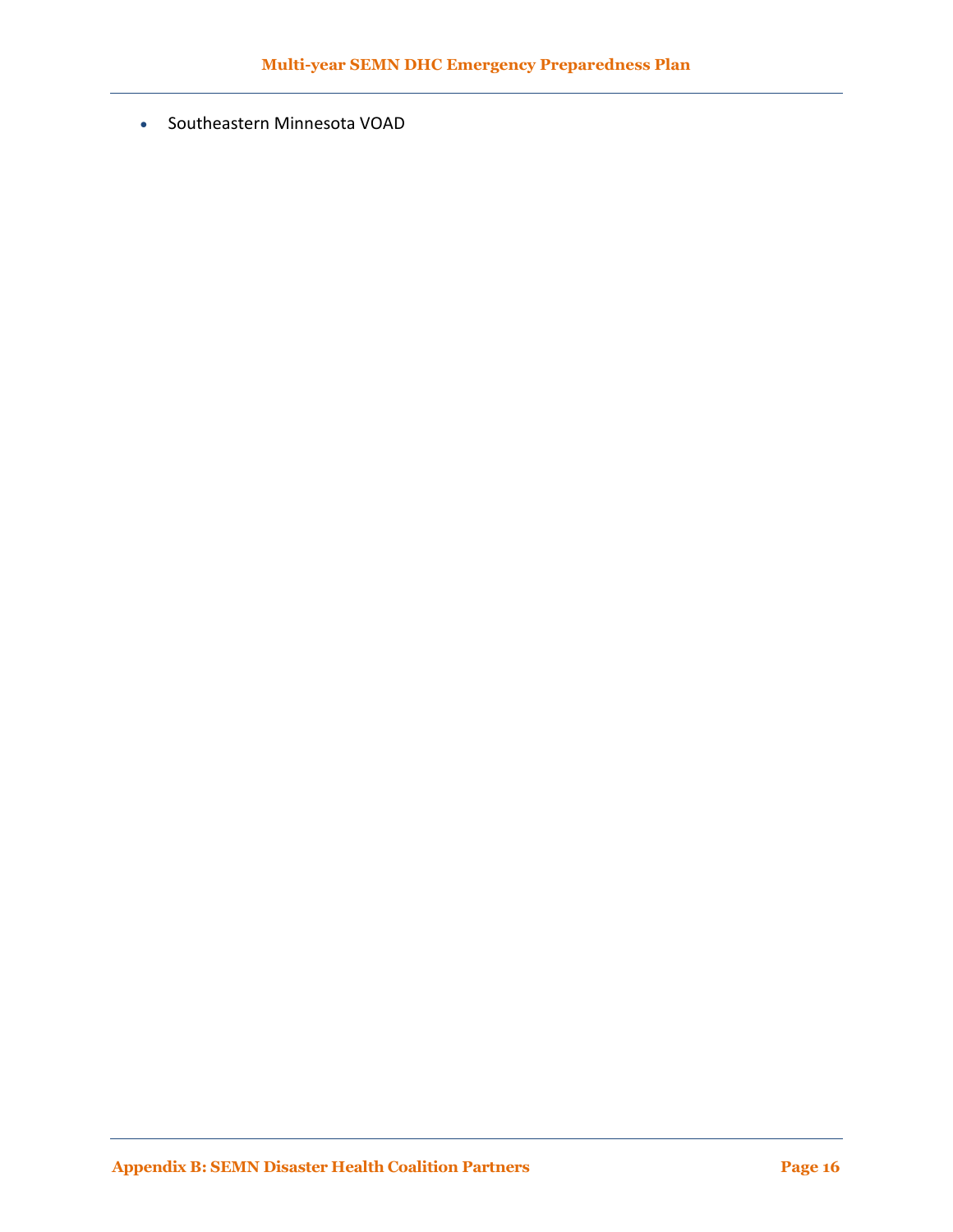# <span id="page-18-0"></span>**Appendix C: Minnesota Health Coalitions Regional Map**

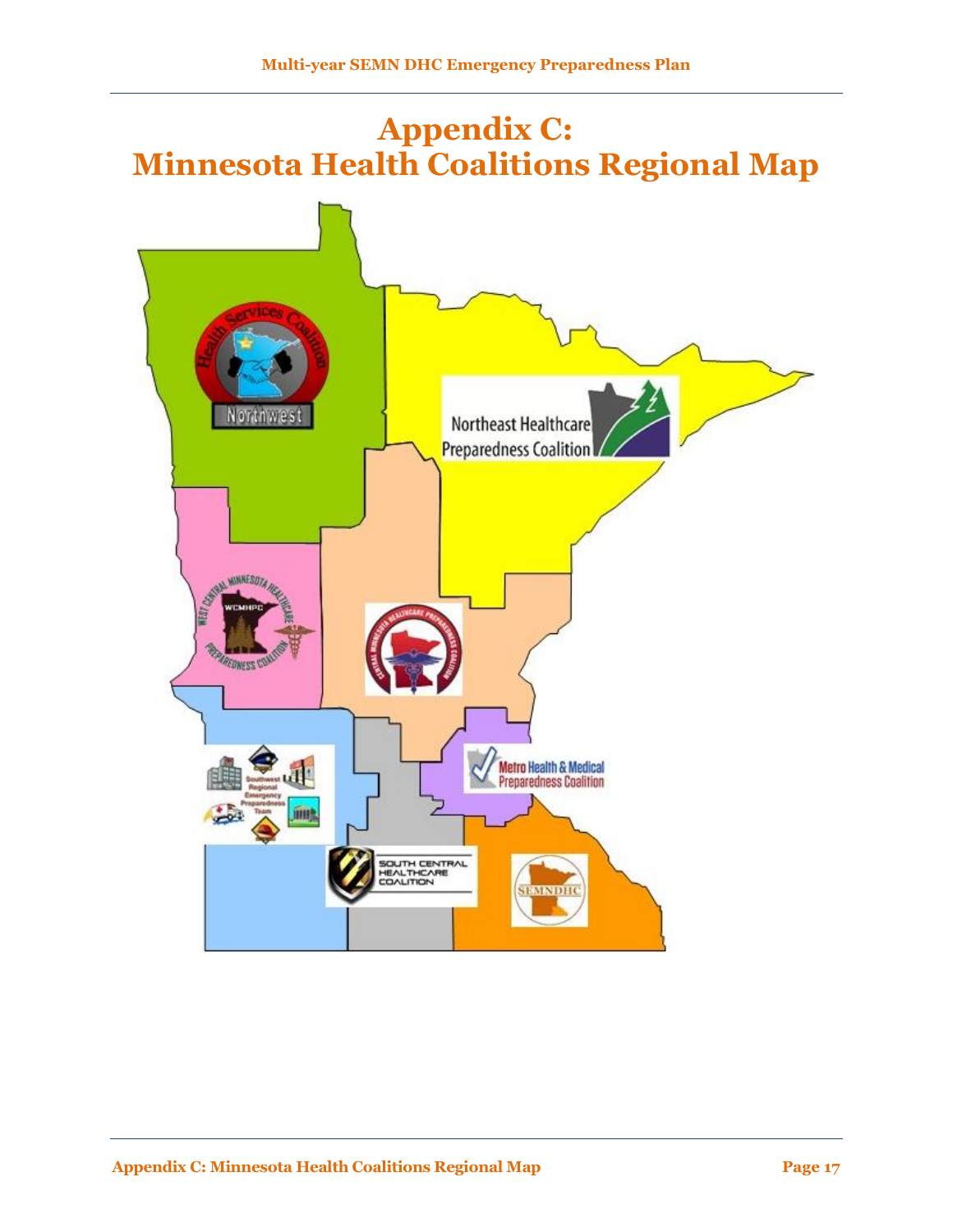# <span id="page-19-0"></span>**Appendix D: SEMN Disaster Health Coalition Map**

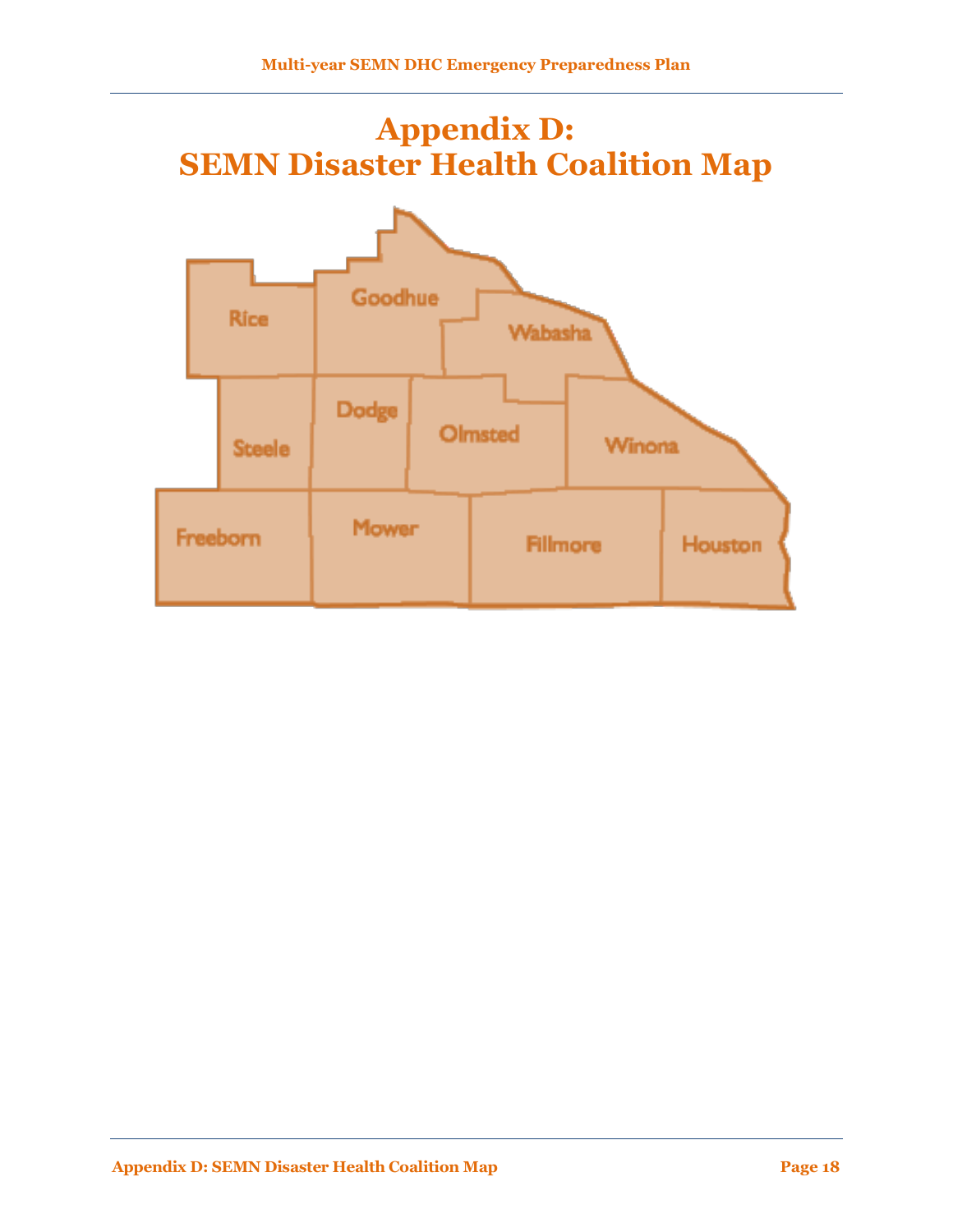## **Appendix E: SOAR Analysis Results**

Disciplines that participated in the 2017 SOAR Survey:

- Public Health
- LTC/SNF
- **•** Hospital
- Emergency Management Agency
- Community Health
- EMS

<span id="page-20-0"></span>

| Q2 What are the Coalition's greatest strengths?<br>Diverse representation of organizations<br>Strong collaboration and communications<br>Lack of competition regarding asset and resource sharing<br>High level of information sharing | Q4 What is the Coalition's preferred future?<br>Primary information source<br>Subject matter experts<br>Successfully collaborate before, during and after an event<br>regarding:<br>Roles<br>$\bigcap$<br>Resources<br>$\circ$<br>Information<br>$\circ$<br>Appropriate healthcare for all members of our<br>$\circ$<br>community |  |  |
|----------------------------------------------------------------------------------------------------------------------------------------------------------------------------------------------------------------------------------------|-----------------------------------------------------------------------------------------------------------------------------------------------------------------------------------------------------------------------------------------------------------------------------------------------------------------------------------|--|--|
| Q3 What are the Coalition's best opportunities?                                                                                                                                                                                        | Q5 What are the measurable results                                                                                                                                                                                                                                                                                                |  |  |
| Continue planning, drilling, and exercising                                                                                                                                                                                            | that will tell us we've achieved that vision of the future?                                                                                                                                                                                                                                                                       |  |  |
| Increase group think, avoid silos                                                                                                                                                                                                      | Ability to communicate and solve problems with coalition                                                                                                                                                                                                                                                                          |  |  |
| Higher focus on special needs and behavioral health                                                                                                                                                                                    | partners efficiently                                                                                                                                                                                                                                                                                                              |  |  |
| <b>Broader communications</b>                                                                                                                                                                                                          | Effective training, exercises and plans                                                                                                                                                                                                                                                                                           |  |  |
| Increased community engagement                                                                                                                                                                                                         | Increased cross disciplinary interactions                                                                                                                                                                                                                                                                                         |  |  |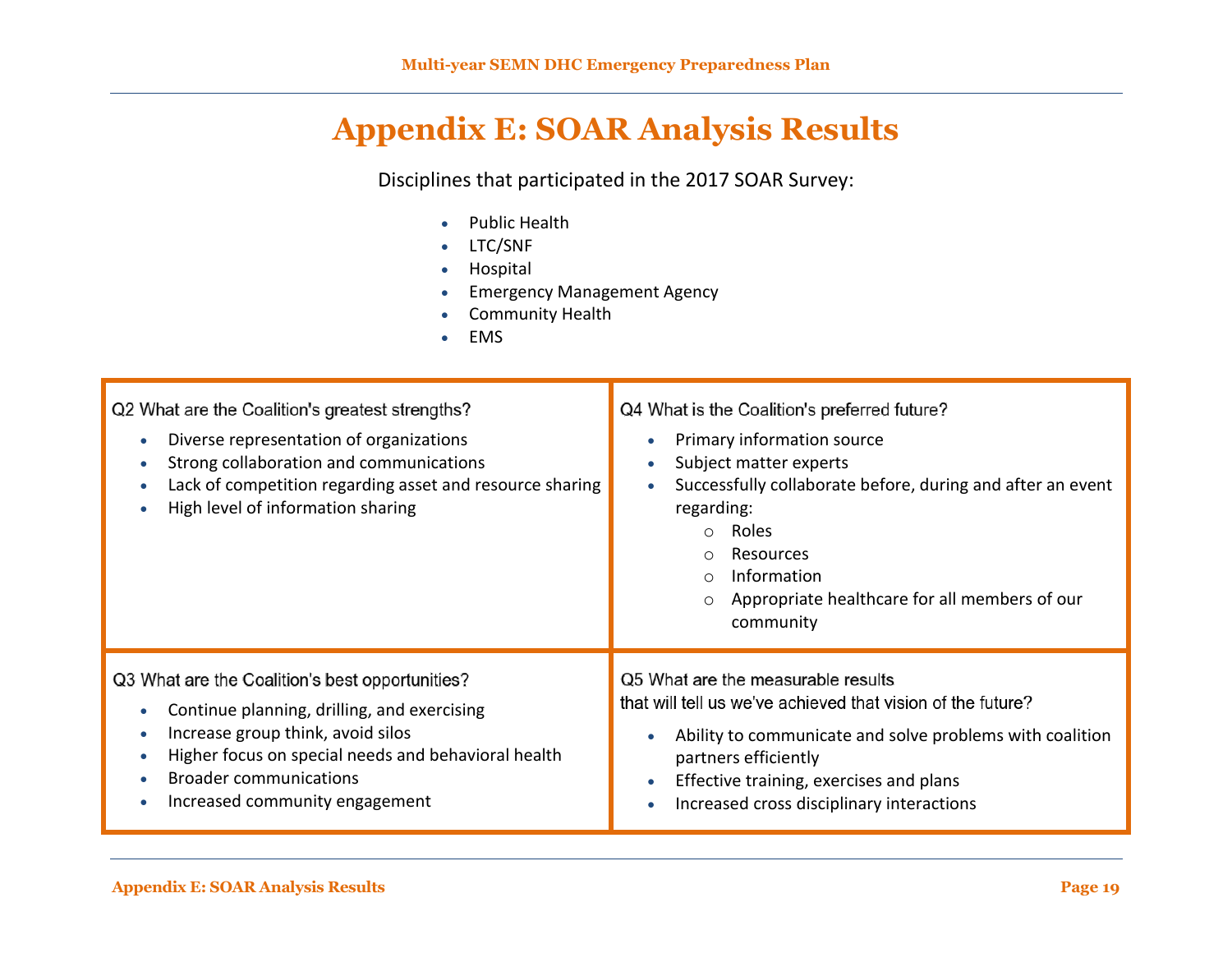## <span id="page-21-0"></span>**Appendix F: Capabilities Assessment Summary**

The information below was excerpted from the SEMN DHC's "Regional Capabilities" document. The full report provides a detailed assessment of current capabilities of the coalition. The latest versions of these documents are located here: [https://www.semndhc.org/our](https://www.semndhc.org/our-resources/regional-guidelines/)[resources/regional-guidelines/](https://www.semndhc.org/our-resources/regional-guidelines/)

## *Regional Capabilities Status Overview*

|                                                 | <b>Capability Elements Status</b> |        |                     |                  |                 |                  |
|-------------------------------------------------|-----------------------------------|--------|---------------------|------------------|-----------------|------------------|
| <b>Capability</b>                               | <b>Planning</b>                   | People | <b>Organization</b> | Supplies/        | <b>Training</b> | <b>Exercises</b> |
|                                                 |                                   |        |                     | <b>Equipment</b> |                 |                  |
| <b>Foundation for Health Care and</b>           |                                   |        |                     |                  |                 |                  |
| <b>Medical Readiness</b>                        |                                   |        |                     |                  |                 |                  |
| <b>Health Care and Medical Response</b>         |                                   |        |                     |                  |                 |                  |
| <b>Coordination</b>                             |                                   |        |                     |                  |                 |                  |
| <b>Continuity of Health Care Service</b>        |                                   |        |                     |                  |                 |                  |
| <b>Delivery</b>                                 |                                   |        |                     |                  |                 |                  |
| <b>Plan-Respond to Medical Surge</b>            |                                   |        |                     |                  |                 |                  |
| <b>Implement Emergency Department</b>           |                                   |        |                     |                  |                 |                  |
| and Inpatient Medical Surge                     |                                   |        |                     |                  |                 |                  |
| Implement Out-of-Hospital<br>Ξ                  |                                   |        |                     |                  |                 |                  |
| <b>Medical Surge Response</b>                   |                                   |        |                     |                  |                 |                  |
| Develop an Alternate Care<br>٠                  |                                   |        |                     |                  |                 |                  |
| System                                          |                                   |        |                     |                  |                 |                  |
| <b>Provide Pediatric Care</b><br>$\blacksquare$ |                                   |        |                     |                  |                 |                  |
| during a Medical Surge                          |                                   |        |                     |                  |                 |                  |
| Response                                        |                                   |        |                     |                  |                 |                  |
| <b>Provide Surge Management</b><br>٠            |                                   |        |                     |                  |                 |                  |
| during a Chemical or                            |                                   |        |                     |                  |                 |                  |
| <b>Radiation Emergency</b>                      |                                   |        |                     |                  |                 |                  |
| Provide Burn Care during a<br>٠                 |                                   |        |                     |                  |                 |                  |
| <b>Medical Surge Response</b>                   |                                   |        |                     |                  |                 |                  |
| <b>Trauma Care Capability</b><br>٠              |                                   |        |                     |                  |                 |                  |
| <b>Status</b>                                   |                                   |        |                     |                  |                 |                  |
| <b>Respond to Behavioral</b><br>٠               |                                   |        |                     |                  |                 |                  |
| Health Needs during a                           |                                   |        |                     |                  |                 |                  |
| <b>Medical Surge</b>                            |                                   |        |                     |                  |                 |                  |
| <b>Infectious Disease</b><br>Ξ                  |                                   |        |                     |                  |                 |                  |
| <b>Preparedness and Surge</b>                   |                                   |        |                     |                  |                 |                  |
| Response                                        |                                   |        |                     |                  |                 |                  |
| <b>Distribute Medical</b><br>п                  |                                   |        |                     |                  |                 |                  |
| Countermeasures                                 |                                   |        |                     |                  |                 |                  |
| ٠<br><b>Fatalities Management</b>               |                                   |        |                     |                  |                 |                  |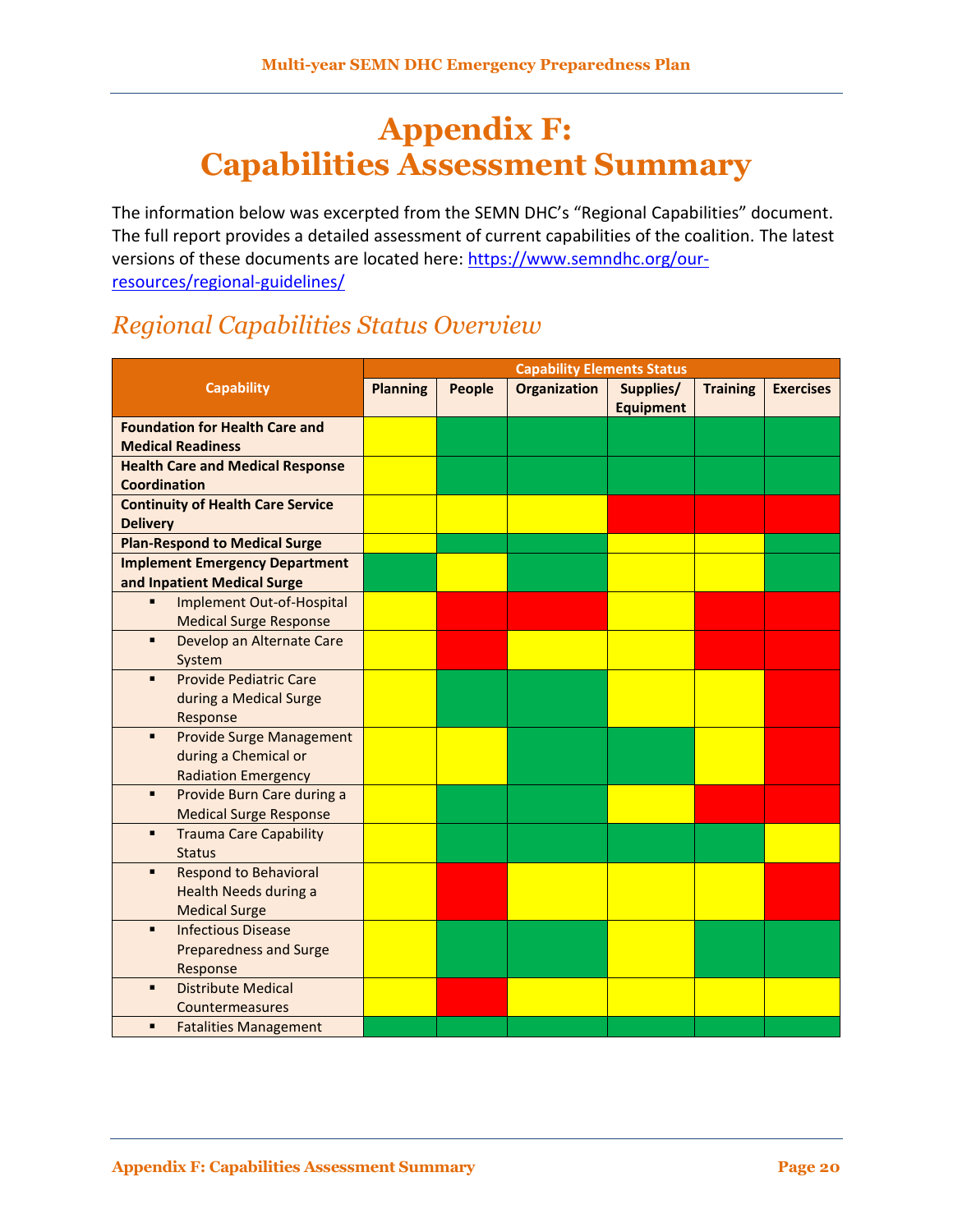## <span id="page-22-0"></span>**Appendix G: Contextualized Risk Scenarios Summary**

The information below was excerpted from the SEMN DHC's "Hazards & Threats Context" document. The full report provides a detailed description of the planning scenarios as developed for hazards and threats of top concern to the region. The latest versions of these documents are located here:<https://www.semndhc.org/our-resources/regional-guidelines/>

## *Hazards & Threats Context*

Establishing context for the hazards and threats that exist within Southeastern Minnesota is important to understanding the type and level of capabilities needed to assure adequate response and recovery to incidents. While some hazards are more likely to occur and impact the regional healthcare system, many of these hazards have facility-level impact. While some of these hazards might result in the need for regional partners to engage and support response and recovery, the following hazards pose broader threat that would more likely require regional coordination and communication to achieve and effective and efficient response and recovery. These include four natural hazard scenarios, two technological scenarios, and one humancaused scenario.

- **1.** An outbreak of EF-1 to EF-4 tornadoes impact the region
- **2.** Multiple days of a severe ice storm throughout the region
- **3.** A global novel influenza hits SEMN disproportionately hard across the region
- **4.** Major widespread long-term power outage across the region
- **5.** Ransomware cyberattack incident impacting healthcare organizations across the region
- **6.** Persistent rains result in major flooding
- **7.** Prairie Island Nuclear Plant event resulting in mass evacuation
- **8.** Explosion of unknown origin at a Level 1 Trauma Center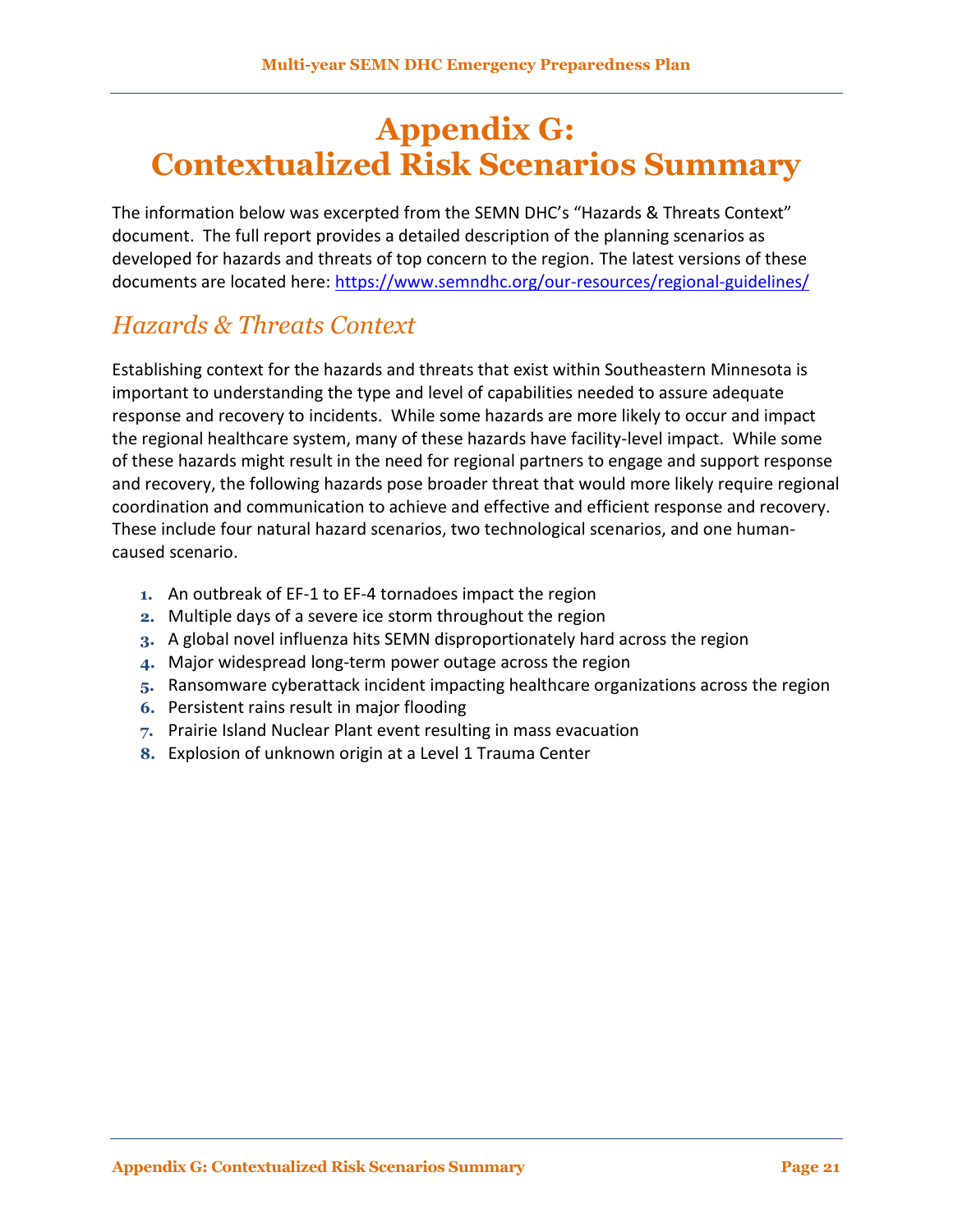## **Appendix H: Supporting Documents**

<span id="page-23-0"></span>The following is a list of supporting documents that provided the foundation for the SEMN DHC's Emergency Preparedness Plan. The latest versions of these documents are located here: <https://www.semndhc.org/our-resources/regional-guidelines/>

- Assessments
	- o ASPR Healthcare Coalition Resource and Gap Analysis
	- o Burn Surge Report Available upon request
	- o Business Continuity Maturity Index Report Available upon request
	- o Business Continuity Maturity Model Report Available upon request
	- o Cache Management Report Available upon request
	- o Center for Health Security Coalition Collaboration Report Available upon request
	- o Coalition Assessment Report Available upon request
	- o Fatality Management Capability Report Available upon request
	- o MCI Management Capability Report Available upon request
	- o Mayo Clinic Pandemic Supply Needs Report Available upon request
	- o Medical Surge Report Available upon request
	- o Medical Volunteer Needs Report Available upon request
	- o Multi-State Disaster Behavioral Health Needs Report Available upon request
	- o Regional Risk Profile
	- o SEMN DHC Annual Coalition Assessment Report Available upon request
- After Action Reports Available upon request
- EMS Mutual Aid Agreements Available upon request
- Hazards and Threats Context
- Hospital Disaster Preparedness & Response Compact
- SEMN DHC Charter
- SEMN DHC Advisory Committee Charter
- SEMN DHC Hazards & Threats Context
- SEMN DHC Multi-year Training & Exercise Plan (MYTEP)
- SEMN DHC Partner Resolution/Agreement
- SEMN DHC SOAR Results Available upon request
- SEMN DHC Sustainability Plan
- SEMN DHC Synchronized Capabilities
- Region 1 Joint Powers Board Agreement
- Regional Capabilities
- Regional Guidelines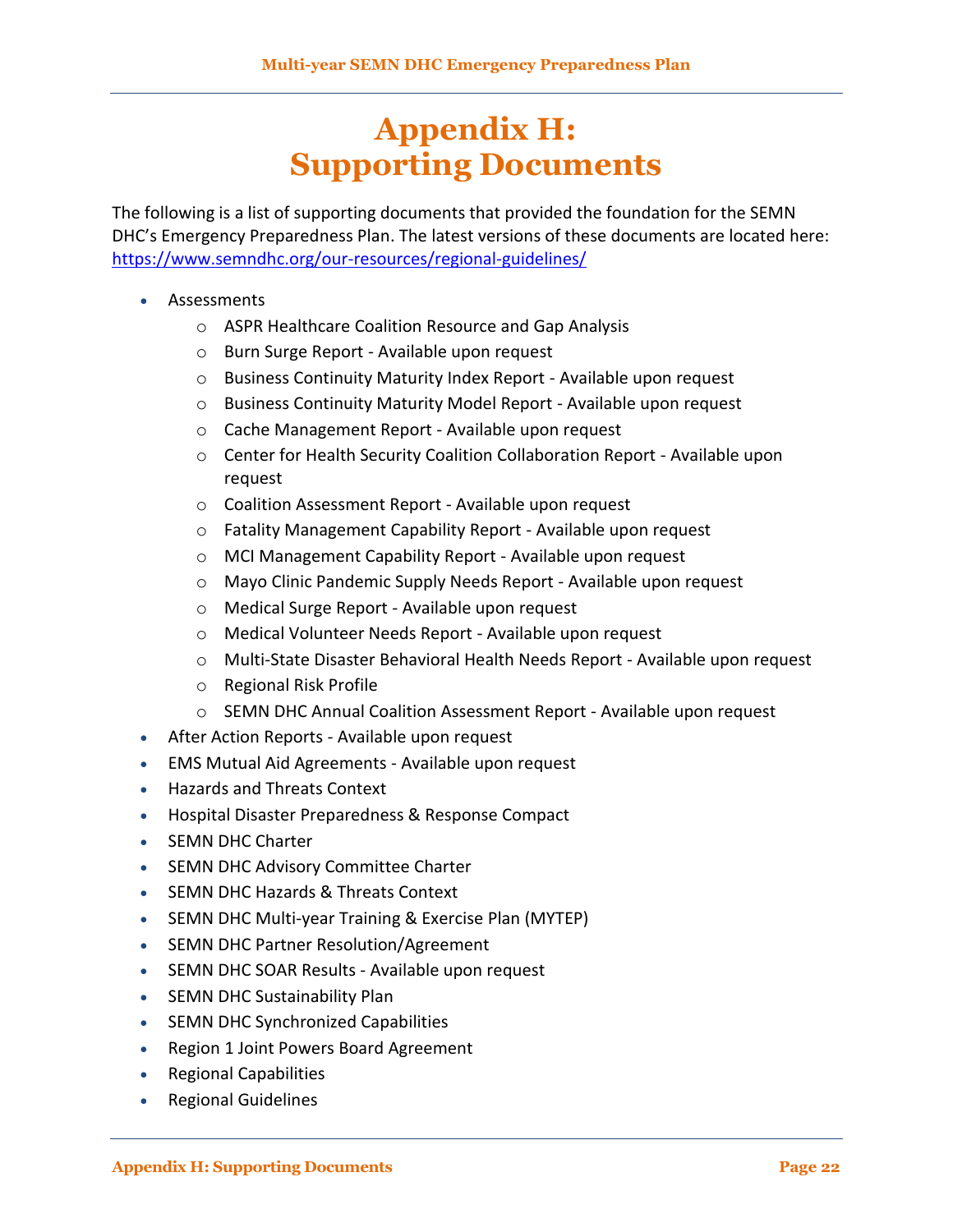- o All Hazards
- o Communications
- o Fatality Management
- o H-MACC
- o Healthcare System Recovery Guidelines
- o Hospital-Based Patient Decontamination
- o Joint Information System
- o Medical Disaster Resources
- o Medical Surge-Rapid Discharge
- o SMRTAC Mass Casualty Incident
	- **Burn Surge**
- o Volunteer Management